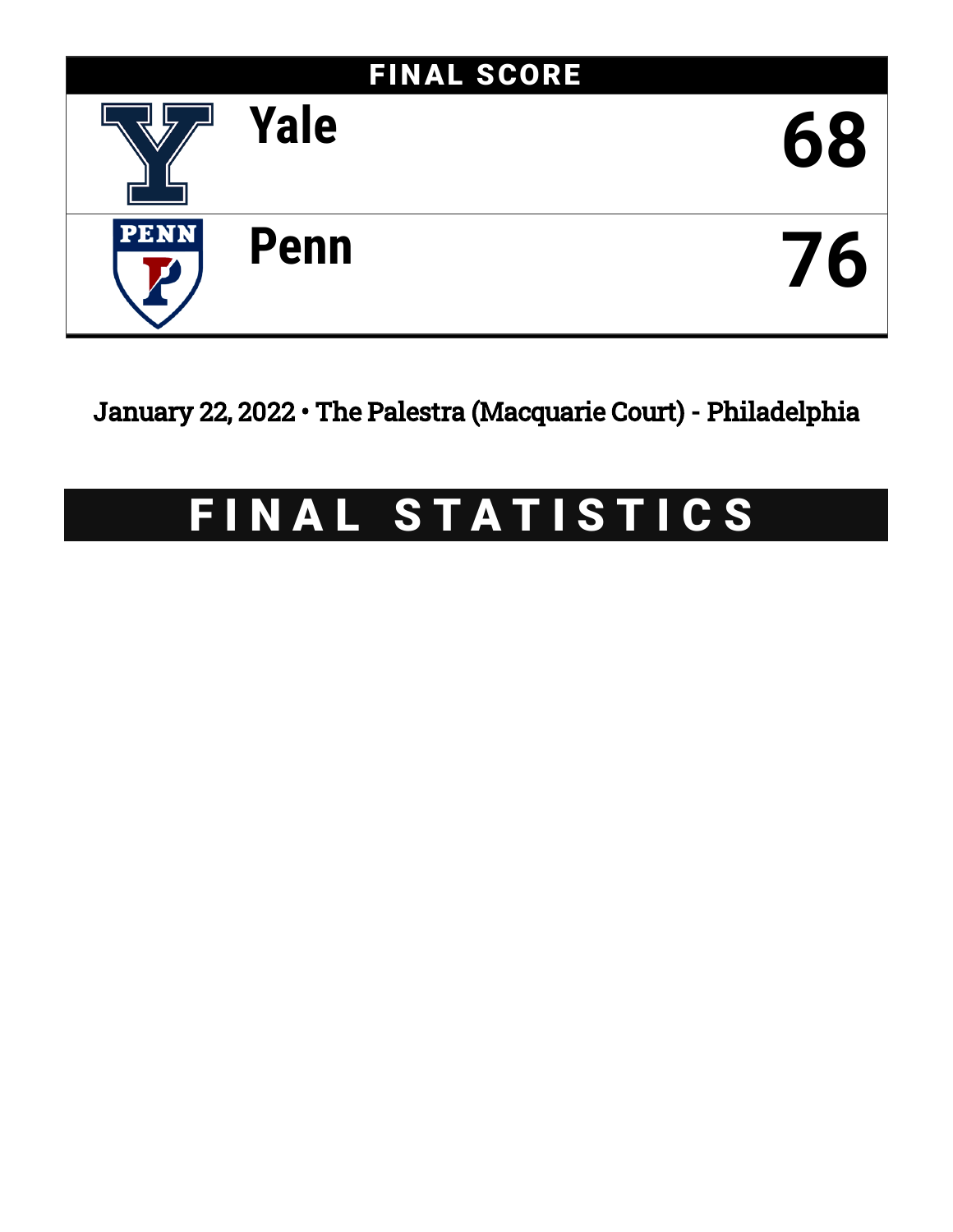### **Official Box Score Yale vs Penn Game Totals -- Final Statistics January 22, 2022 at The Palestra (Macquarie Court) - Philadelphia**



# **Yale 68**

| No. | Player                 | S  | <b>Pts</b> | FG       | 3FG      | FТ        | OR           | DR       | TR             | PF            | A        | TO | <b>B</b> lk   | Stl      | Min        | $+/-$    |
|-----|------------------------|----|------------|----------|----------|-----------|--------------|----------|----------------|---------------|----------|----|---------------|----------|------------|----------|
| 00  | <b>GABBIDON, JALEN</b> | G  | 21         | $7 - 14$ | $0 - 5$  | $7 - 7$   |              |          | 2              | 3             | 0        | 4  | 0             | 2        | 32         | $-10$    |
| 02  | MBENG, BEZ             | G  | 4          | $2 - 5$  | $0 - 1$  | $0 - 0$   |              | 3        | 4              | 3.            | 1        | 0  |               |          | 28         | $-9$     |
| 05  | SWAIN, AZAR            | G  | 12         | $3 - 13$ | 1-6      | $5 - 5$   | 0            | 3        | 3              | 2             | 2        | 2  | 0             | 0        | 34         | -3       |
| 22  | <b>KNOWLING, MATT</b>  | F. | 13         | $5 - 7$  | $0 - 0$  | $3 - 3$   | $\mathbf 1$  | 4        | 5              | $\mathcal{P}$ | 0        | 0  | $\mathcal{P}$ | $\Omega$ | 31         | $\Omega$ |
| 35  | <b>KELLY, ISAIAH</b>   | F  | 6          | $2 - 6$  | $0 - 1$  | $2 - 9$   | 3            | 8        | 11             |               | 1        | 2  |               | $\Omega$ | 27         | 5        |
| 01  | DIKE, EZE              | G  | 3          | $1 - 5$  | $1 - 2$  | $0 - 0$   | 0            | $\Omega$ | $\Omega$       | 3             | $\Omega$ | 0  | $\Omega$      | $\Omega$ | 12         | 1        |
| 10  | COTTON, MATTHUE        | G  | 7          | 3-6      | 1-4      | $0 - 0$   | 1.           | 1        | 2              |               | 1        | 0  | 0             | 0        | 19         | -9       |
| 13  | FEINBERG, MICHAEL      | G  | $\Omega$   | $0 - 0$  | $0 - 0$  | $0 - 0$   | 0            | 2        | 2              | 0             | $\Omega$ | 0  | $\Omega$      | $\Omega$ | 5          | $-4$     |
| 15  | JARVIS, EJ             |    |            | $0 - 3$  | $0 - 0$  | $1 - 2$   | 1            | 0        | 1              | 3             | 0        |    | 0             | $\Omega$ | 9          | $-7$     |
| 20  | MOLLOY, JACK           | F. |            | $0 - 0$  | $0 - 0$  | $1 - 2$   | $\mathbf{1}$ |          | $\overline{2}$ |               | 0        | 0  | $\Omega$      | $\Omega$ | 3          | $-4$     |
|     | TEAM                   |    |            |          |          |           | 1            | 6        |                | 0             |          | 0  |               |          |            |          |
|     | <b>TOTALS</b>          |    | 68         | 23-59    | $3 - 19$ | $19 - 28$ | 10           | 29       | 39             | 19            | 5        | 9  | 4             | 3        | <b>200</b> |          |

| <b>Shooting By Period</b><br>Period | FG        | FG%      | 3FG      | 3FG%   | FT        | FT%   | Deadball Rebounds: 4,0<br>Last FG: 2nd-00:03              |
|-------------------------------------|-----------|----------|----------|--------|-----------|-------|-----------------------------------------------------------|
| 1st Half                            | $8 - 27$  | 30%      | $0 - 7$  | $00\%$ | 7-9       | 78%   | Biagest Run: 5-0                                          |
| 2nd Half                            | 15-32     | 47%      | $3-12$   | 25%    | $12 - 19$ | 63%   | Largest lead: By 3 at 1st-17:21<br>Technical Fouls: None. |
| Game                                | $23 - 59$ | $39.0\%$ | $3 - 19$ | 15.8%  | 19-28     | 67.9% |                                                           |

# **Penn 76**

| No. | Player                  | S  | Pts           | FG.       | 3FG      | FT.       | OR             | DR            | TR             | PF            | A        | TO | <b>B</b> lk    | Stl | Min | $+/-$ |
|-----|-------------------------|----|---------------|-----------|----------|-----------|----------------|---------------|----------------|---------------|----------|----|----------------|-----|-----|-------|
| 03  | DINGLE, JORDAN          | G  | 31            | $13 - 24$ | 1-8      | 4-4       | 0              | 6             | 6              | 0             |          | 2  | 0              |     | 32  | 4     |
| 05  | <b>WILLIAMS, JELANI</b> | G  | $\mathcal{P}$ | $1 - 4$   | $0 - 1$  | $0 - 0$   | 0              | 4             | 4              | 2             |          | 0  | $\overline{0}$ | 0   | 31  | 6     |
| 11  | MOSHKOVITZ, MICHAEL     | F. | 4             | $2 - 8$   | $0 - 2$  | $0 - 0$   | 0              | 9             | 9              | 4             | 4        | 2  |                | 0   | 33  | 4     |
| 14  | MARTZ, MAX              | F  |               | $3 - 4$   | $2 - 2$  | $3 - 5$   | 0              | 2             | $\overline{2}$ | 4             | $\Omega$ | 0  | $\Omega$       | 0   | 17  | $-2$  |
| 40  | SMITH, GEORGE           | G  |               | $1 - 5$   | $0 - 3$  | $5 - 5$   | 1.             | 6             |                | 2             | $\Omega$ |    | $\Omega$       | 2   | 29  | 8     |
| 00  | <b>SLAJCHERT, CLARK</b> | G  | 13            | $4 - 7$   | $0 - 0$  | $5-6$     | $\overline{2}$ | $\mathcal{P}$ | 4              | $\mathcal{P}$ | 2        | 0  | $\Omega$       |     | 19  | 5     |
| 02  | CHARLES, JONAH          | G  | 8             | $3 - 5$   | $2 - 4$  | $0 - 0$   | 4              | 2             | 6              | $\mathcal{P}$ | 0        |    | 0              | 0   | 16  | 8     |
| 13  | SPINOSO, NICK           | F. | 0             | $0 - 1$   | $0 - 1$  | $0 - 0$   |                | $\Omega$      |                | $\mathcal{P}$ | 1        | 0  | $\Omega$       | 0   | 7   | 4     |
| 15  | LACZKOWSKI, ANDREW      | G  | $\Omega$      | $0 - 6$   | $0 - 5$  | $0 - 0$   |                | $\Omega$      |                |               | 0        | 0  |                | 0   | 11  | 2     |
| 22  | MONROE, LUCAS           | F  | 0             | $0 - 1$   | $0 - 0$  | $0 - 0$   | 0              | 0             | $\mathbf{0}$   | 0             | 0        | 0  | $\Omega$       | 0   | 4   | 1     |
|     | <b>TEAM</b>             |    |               |           |          |           | 1              | 0             |                | 0             |          | 0  |                |     |     |       |
|     | <b>TOTALS</b>           |    | 76            | 27-65     | $5 - 26$ | $17 - 20$ | 10             | 31            | 41             | 19            | 9        | 6  | 2              | 4   | 200 |       |

| Game                                | 27-65 | 41.5% | $5 - 26$ | 19.2% | $17-20$ | $85.0\%$ |
|-------------------------------------|-------|-------|----------|-------|---------|----------|
| 2nd Half                            | 13-28 | 46%   | $2 - 11$ | 18%   | 13-16   | 81%      |
| 1st Half                            | 14-37 | 38%   | $3 - 15$ | 20%   | 4-4     | 100%     |
| <b>Shooting By Period</b><br>Period | FG    | FG%   | 3FG      | 3FG%  | FТ      | FT%      |

*Deadball Rebounds:* 2,0 *Last FG:* 2nd-00:58 *Biggest Run:* 6-0 *Largest lead:* By 13 at 1st-01:01 *Technical Fouls:* None.

| Game Notes:                                                            | <b>Score</b>                             | 1st | 2 <sub>nd</sub> | TOT | <b>Points</b>     | <b>YAL</b>     | <b>PEN</b>     |  |
|------------------------------------------------------------------------|------------------------------------------|-----|-----------------|-----|-------------------|----------------|----------------|--|
| Officials: Jeff Fox, Adam Vandenburgh, Mike Nardone<br>Attendance: 125 | <b>YAL</b>                               | 23  | 45              | 68  | In the Paint      | 38             | 42             |  |
|                                                                        | <b>PEN</b>                               | 35  | -41             | 76  | Off Turns         |                |                |  |
| Start Time: 04:02 PM ET                                                |                                          |     |                 |     | 2nd Chance        |                | 10             |  |
| End Time: 06:02 PM ET<br>Game Duration: 1:59                           | YAL led for 3:04. PEN led for 34:12.     |     |                 |     | <b>Fast Break</b> |                |                |  |
| Conference Game:                                                       | Game was tied for 2:41.<br>Times tied: 3 |     | Lead Changes: 3 |     | Bench             |                | 21             |  |
|                                                                        |                                          |     |                 |     | Per Poss          | 1.000<br>33/68 | 1.118<br>35/68 |  |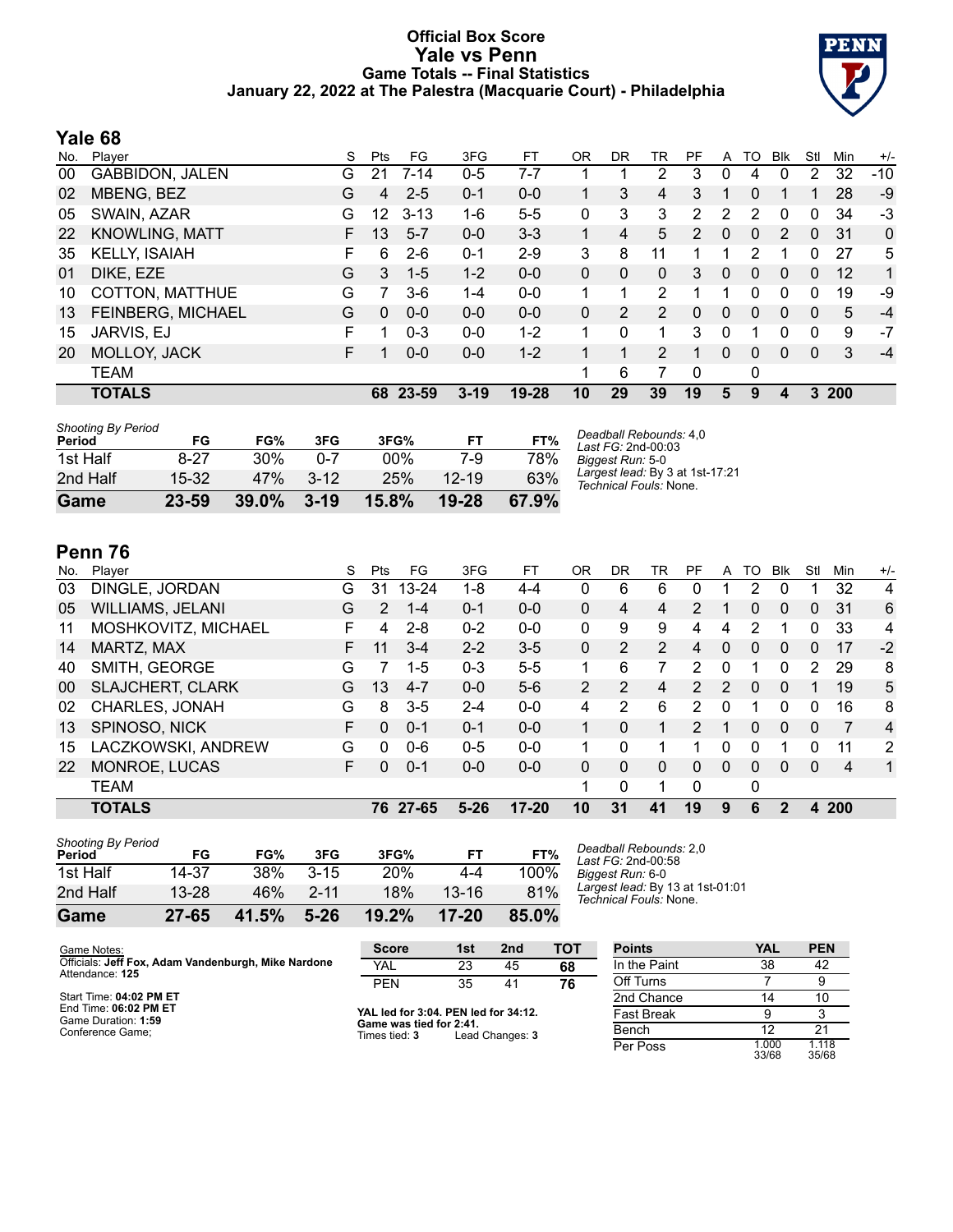### **Official Box Score Yale vs Penn First Half Statistics Only January 22, 2022 at The Palestra (Macquarie Court) - Philadelphia**



# **Yale 23**

| No. | Plaver                 | S  | <b>Pts</b> | <b>FG</b> | 3FG     | FT      | <b>OR</b>    | DR | <b>TR</b>      | PF             | A           | TO       | <b>Blk</b> | Stl      | Min | $+/-$ |
|-----|------------------------|----|------------|-----------|---------|---------|--------------|----|----------------|----------------|-------------|----------|------------|----------|-----|-------|
| 00  | <b>GABBIDON, JALEN</b> | G  | 6          | $2 - 4$   | $0 - 2$ | $2 - 2$ | 0            | 0  | 0              | $\overline{2}$ | 0           | 3        | 0          | 0        | 15  | $-12$ |
| 02  | MBENG, BEZ             | G  | 2          | $1 - 3$   | $0 - 1$ | $0 - 0$ | 0            |    |                | 0              |             | 0        |            |          | 15  | $-9$  |
| 05  | SWAIN, AZAR            | G  | 2          | 1-6       | $0 - 1$ | $0 - 0$ | 0            | 1  |                | 0              |             |          | 0          | 0        | 15  | -8    |
| 22  | <b>KNOWLING, MATT</b>  | F. |            | $2 - 4$   | $0 - 0$ | $3 - 3$ | 0            | 3  | 3              |                | 0           | 0        | 2          | 0        | 15  | $-4$  |
| 35  | <b>KELLY, ISAIAH</b>   | F. | 3          | $1-5$     | $0 - 1$ | $1 - 2$ | 2            | 3  | 5              | 0              | 0           |          | 1          | $\Omega$ | 14  | -3    |
| 01  | DIKE, EZE              | G  | $\Omega$   | $0 - 1$   | $0 - 0$ | $0 - 0$ | $\mathbf{0}$ | 0  | $\Omega$       | 1              | 0           | $\Omega$ | $\Omega$   | 0        | 6   | $-3$  |
| 10  | COTTON, MATTHUE        | G  | 2          | $1 - 3$   | $0 - 2$ | $0 - 0$ |              | 1  | $\overline{2}$ |                | 0           | 0        | 0          | 0        | 10  | -8    |
| 13  | FEINBERG, MICHAEL      | G  | $\Omega$   | $0 - 0$   | $0 - 0$ | $0 - 0$ | $\Omega$     | 2  | $\overline{2}$ | $\Omega$       | $\Omega$    | $\Omega$ | $\Omega$   | $\Omega$ | 5   | $-4$  |
| 15  | JARVIS, EJ             | F  | 0          | $0 - 1$   | $0 - 0$ | $0-0$   | 0            | 0  | 0              | 2              | 0           |          | $\Omega$   | 0        | 3   | $-5$  |
| 20  | MOLLOY, JACK           | F. | 1          | $0 - 0$   | $0 - 0$ | $1 - 2$ |              | 1  | $\overline{2}$ | 1              | $\Omega$    | $\Omega$ | $\Omega$   | $\Omega$ | 3   | $-4$  |
|     | <b>TEAM</b>            |    |            |           |         |         | 0            | 3  | 3              | 0              |             | 0        |            |          |     |       |
|     | <b>TOTALS</b>          |    |            | 23 8-27   | $0 - 7$ | 7-9     | 4            | 15 | 19             | 8              | $\mathbf 2$ | 6        | 4          | 1        | 100 |       |
|     |                        |    |            |           |         |         |              |    |                |                |             |          |            |          |     |       |

| <b>Shooting By Period</b><br>Period | FG    | FG%    | 3FG      | 3FG%  | FT.       | FT%   | Deadball Rebounds: 4,0<br>Last FG Half: YAL 2nd-00:03 |
|-------------------------------------|-------|--------|----------|-------|-----------|-------|-------------------------------------------------------|
| 1st Half                            | 8-27  | $30\%$ | በ-7      | 00%   | 7-9       | 78%   |                                                       |
| Game                                | 23-59 | 39.0%  | $3 - 19$ | 15.8% | $19 - 28$ | 67.9% |                                                       |

## **Penn 35**

| No. | Player                  | S  | <b>Pts</b>    | FG       | 3FG      | <b>FT</b> | <b>OR</b>     | <b>DR</b> | <b>TR</b> | PF            | A        | <b>TO</b>   | <b>B</b> lk    | Stl | Min | $+/-$        |
|-----|-------------------------|----|---------------|----------|----------|-----------|---------------|-----------|-----------|---------------|----------|-------------|----------------|-----|-----|--------------|
| 03  | DINGLE, JORDAN          | G  | 13            | $6 - 11$ | $0 - 3$  | 1-1       | 0             | 3         | 3         |               |          | 0           | 0              |     | 15  | 9            |
| 05  | WILLIAMS, JELANI        | G  | 0             | $0 - 2$  | $0-0$    | $0-0$     | 0             |           |           |               |          | 0           | $\overline{0}$ | 0   | 13  | 6            |
| 11  | MOSHKOVITZ, MICHAEL     | F  | 4             | $2 - 4$  | $0 - 1$  | $0 - 0$   | 0             | 5         | 5         |               | 0        |             |                | 0   | 15  | 9            |
| 14  | MARTZ, MAX              | F. | 3             | $1 - 2$  | $1 - 1$  | $0 - 0$   | 0             |           |           | 2             | $\Omega$ | 0           | $\Omega$       | 0   | 5   | $\Omega$     |
| 40  | SMITH, GEORGE           | G  | 5             | $1 - 3$  | $0 - 1$  | $3-3$     | 1             | 3         | 4         | 0             | 0        |             | 0              |     | 13  | 6            |
| 00  | <b>SLAJCHERT, CLARK</b> | G  | $\mathcal{P}$ | $1 - 3$  | $0 - 0$  | $0 - 0$   | $\mathcal{P}$ |           | 3         | $\mathcal{P}$ | 2        | 0           | $\Omega$       |     | 7   | 7            |
| 02  | CHARLES, JONAH          | G  | 8             | $3 - 5$  | $2 - 4$  | $0 - 0$   | 2             | 2         | 4         |               | 0        | 0           | 0              | 0   | 13  | 12           |
| 13  | SPINOSO, NICK           | F. | 0             | $0 - 1$  | $0 - 1$  | $0 - 0$   |               | $\Omega$  |           |               | 1        | 0           | $\Omega$       | 0   | 5   | 3            |
| 15  | LACZKOWSKI, ANDREW      | G  | 0             | $0 - 5$  | $0 - 4$  | $0 - 0$   |               | 0         |           | 0             | 0        | 0           |                | 0   | 9   | 7            |
| 22  | MONROE, LUCAS           | F. | 0             | $0 - 1$  | $0 - 0$  | $0 - 0$   | 0             | 0         | 0         | 0             | 0        | 0           | $\Omega$       | 0   | 4   | $\mathbf{1}$ |
|     | <b>TEAM</b>             |    |               |          |          |           | 1             | 0         |           | 0             |          | 0           |                |     |     |              |
|     | <b>TOTALS</b>           |    | 35            | 14-37    | $3 - 15$ | 4-4       | 8             | 16        | 24        | 8             | 5        | $\mathbf 2$ | 2              | 3   | 100 |              |

| <b>Shooting By Period</b><br>Period | FG        | FG%   | 3FG      | 3FG%  | FТ        | FT%   | Lε |
|-------------------------------------|-----------|-------|----------|-------|-----------|-------|----|
| 1st Half                            | 14-37     | 38%   | $3 - 15$ | 20%   | 4-4       | 100%  |    |
| Game                                | $27 - 65$ | 41.5% | $5-26$   | 19.2% | $17 - 20$ | 85.0% |    |

*Deadball Rebounds:* 2,0 *Last FG Half:* PEN 2nd-00:58

| Game Notes:                                                            | <b>Score</b> | 1st | 2 <sub>nd</sub> | тот | <b>Points (This Period)</b> | <b>YAL</b>     | <b>PEN</b>     |
|------------------------------------------------------------------------|--------------|-----|-----------------|-----|-----------------------------|----------------|----------------|
| Officials: Jeff Fox, Adam Vandenburgh, Mike Nardone<br>Attendance: 125 | <b>YAL</b>   | 23  | 45              | 68  | In the Paint                | 16             | 20             |
|                                                                        | <b>PEN</b>   | 35  | 41              | 76  | Off Turns                   |                |                |
| Start Time: 04:02 PM ET                                                |              |     |                 |     | 2nd Chance                  |                |                |
| End Time: 06:02 PM ET<br>Game Duration: 1:59                           |              |     |                 |     | Fast Break                  |                |                |
| Conference Game:                                                       |              |     |                 |     | Bench                       |                | 10             |
|                                                                        |              |     |                 |     | Per Poss                    | 0.697<br>12/33 | 1.061<br>16/33 |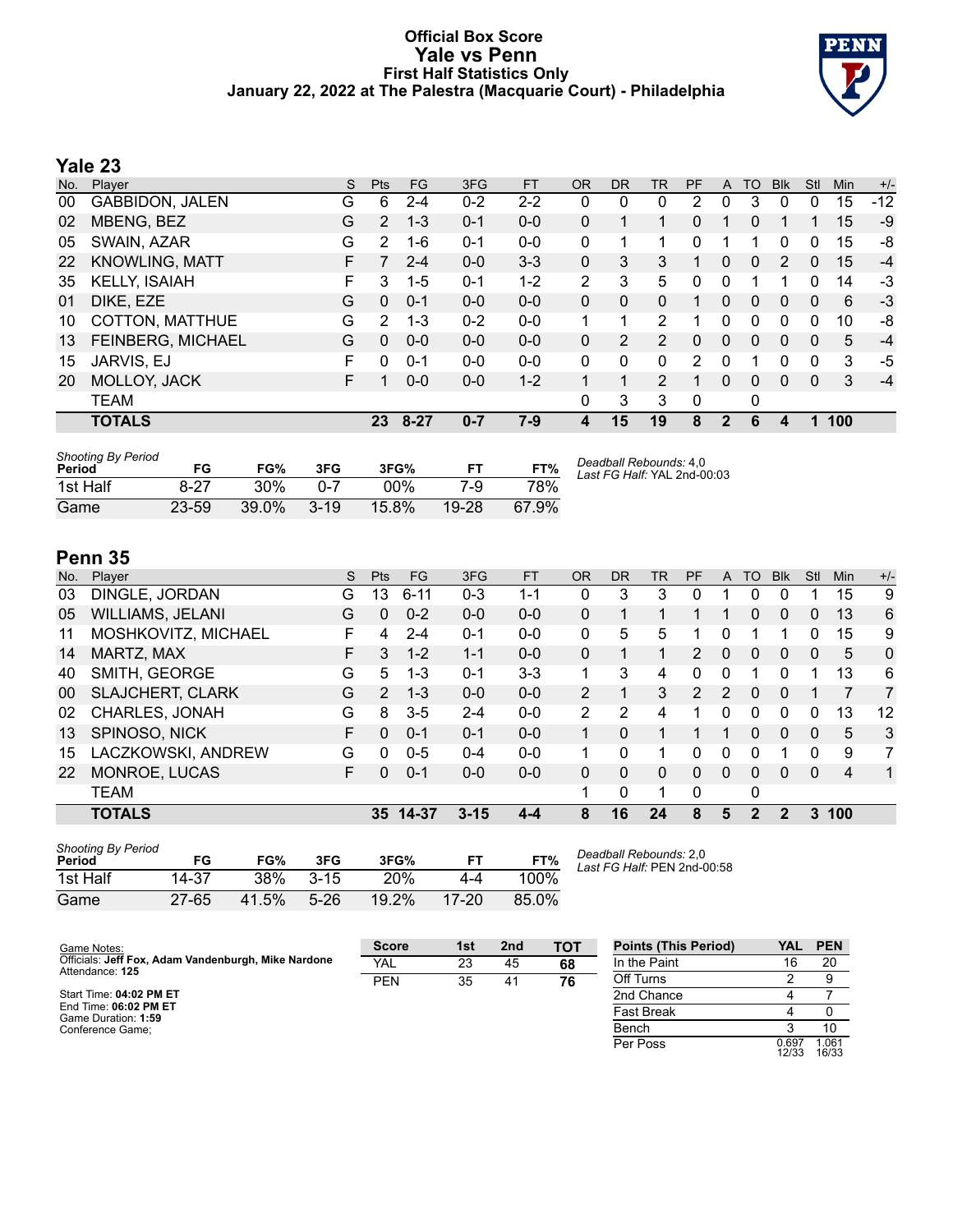#### **Official Play-By-Play Yale vs Penn First Half January 22, 2022 at The Palestra (Macquarie Court) - Philadelphia**



### **Period 1**

| <b>Time</b>    | <b>VISITORS: Yale</b>                 | <b>Score</b> | <b>Margin</b>                    | <b>HOME: Penn</b>                                                |
|----------------|---------------------------------------|--------------|----------------------------------|------------------------------------------------------------------|
| 19:33          | GOOD! LAYUP by SWAIN, AZAR            | $0-2$        | V <sub>2</sub>                   |                                                                  |
| 19:18          |                                       | $2 - 2$      | $\mathsf{T}$                     | GOOD! JUMPER by DINGLE, JORDAN                                   |
| 19:02          | TURNOVER (BADPASS) by GABBIDON, JALEN |              |                                  |                                                                  |
| 18:49          |                                       | $4 - 2$      | H <sub>2</sub>                   | GOOD! LAYUP by DINGLE, JORDAN                                    |
| 18:34          | GOOD! LAYUP by KNOWLING, MATT         | $4 - 4$      | $\mathsf T$                      |                                                                  |
| 18:34          |                                       |              |                                  | FOUL (PERSONAL) by MARTZ, MAX                                    |
| 18:34          | GOOD! FT by KNOWLING, MATT            | $4 - 5$      | V <sub>1</sub>                   |                                                                  |
| 18:34          | ASSIST by SWAIN, AZAR                 |              |                                  |                                                                  |
| 18:17          |                                       |              |                                  | MISSED JUMPER by MARTZ, MAX                                      |
| 18:17          | BLOCK by KNOWLING, MATT               |              |                                  |                                                                  |
| 18:13          | REBOUND (DEF) by MBENG, BEZ           |              |                                  |                                                                  |
| 18:07          | MISSED LAYUP by MBENG, BEZ            |              |                                  |                                                                  |
| 18:05          |                                       |              |                                  | REBOUND (DEF) by MOSHKOVITZ, MICHAEL                             |
| 17:47          |                                       |              |                                  | MISSED 3PTR by DINGLE, JORDAN                                    |
| 17:45          | REBOUND (DEF) by KELLY, ISAIAH        |              |                                  |                                                                  |
| 17:21          | GOOD! LAYUP by MBENG, BEZ             | $4 - 7$      | V <sub>3</sub><br>V <sub>1</sub> |                                                                  |
| 17:01<br>16:46 |                                       | $6 - 7$      |                                  | GOOD! LAYUP by MOSHKOVITZ, MICHAEL                               |
| 16:46          | MISSED LAYUP by SWAIN, AZAR           |              |                                  | BLOCK by MOSHKOVITZ, MICHAEL                                     |
| 16:41          |                                       |              |                                  |                                                                  |
| 16:29          |                                       |              |                                  | REBOUND (DEF) by MARTZ, MAX<br>MISSED JUMPER by WILLIAMS, JELANI |
| 16:29          | BLOCK by KELLY, ISAIAH                |              |                                  |                                                                  |
| 16:29          |                                       |              |                                  | REBOUND (OFF) by TEAM                                            |
| 16:24          |                                       |              |                                  | TURNOVER (TRAVEL) by MOSHKOVITZ, MICHAEL                         |
| 16:13          |                                       |              |                                  | FOUL (PERSONAL) by WILLIAMS, JELANI                              |
| 16:02          | MISSED JUMPER by KNOWLING, MATT       |              |                                  |                                                                  |
| 15:58          |                                       |              |                                  | REBOUND (DEF) by DINGLE, JORDAN                                  |
| 15:45          |                                       | $9 - 7$      | H <sub>2</sub>                   | GOOD! 3PTR by MARTZ, MAX                                         |
| 15:45          |                                       |              |                                  | ASSIST by WILLIAMS, JELANI                                       |
| 15:26          | GOOD! LAYUP by GABBIDON, JALEN        | $9-9$        | $\mathsf{T}$                     |                                                                  |
| 15:06          |                                       |              |                                  | MISSED JUMPER by DINGLE, JORDAN                                  |
| 15:06          | BLOCK by KNOWLING, MATT               |              |                                  |                                                                  |
| 15:03          | REBOUND (DEF) by KNOWLING, MATT       |              |                                  |                                                                  |
| 14:47          |                                       |              |                                  | FOUL (PERSONAL) by MARTZ, MAX                                    |
| 14:47          |                                       |              |                                  |                                                                  |
| 14:47          |                                       |              |                                  | SUB OUT: WILLIAMS, JELANI                                        |
| 14:47          |                                       |              |                                  | SUB OUT: MARTZ, MAX                                              |
| 14:47          |                                       |              |                                  | SUB OUT: SMITH, GEORGE                                           |
| 14:47          |                                       |              |                                  | SUB IN: SLAJCHERT, CLARK                                         |
| 14:47          |                                       |              |                                  | SUB IN: CHARLES, JONAH                                           |
| 14:47          |                                       |              |                                  | SUB IN: LACZKOWSKI, ANDREW                                       |
| 14:47          | SUB OUT: MBENG, BEZ                   |              |                                  |                                                                  |
| 14:47          | SUB OUT: KNOWLING, MATT               |              |                                  |                                                                  |
| 14:47          | SUB OUT: KELLY, ISAIAH                |              |                                  |                                                                  |
| 14:47          | SUB IN: DIKE, EZE                     |              |                                  |                                                                  |
| 14:47          | SUB IN: COTTON, MATTHUE               |              |                                  |                                                                  |
| 14:47          | SUB IN: JARVIS, EJ                    |              |                                  |                                                                  |
| 14:34          |                                       |              |                                  | FOUL (PERSONAL) by SLAJCHERT, CLARK                              |
| 14:21          | MISSED LAYUP by JARVIS, EJ            |              |                                  |                                                                  |
| 14:19          |                                       |              |                                  | REBOUND (DEF) by DINGLE, JORDAN                                  |
| 14:05          |                                       |              |                                  | MISSED 3PTR by CHARLES, JONAH                                    |
| 14:03          | REBOUND (DEF) by COTTON, MATTHUE      |              |                                  |                                                                  |
| 13:54          | MISSED LAYUP by DIKE, EZE             |              |                                  |                                                                  |
| 13:51          |                                       |              |                                  | REBOUND (DEF) by CHARLES, JONAH                                  |
| 13:41          |                                       | $11-9$       | H <sub>2</sub>                   | GOOD! LAYUP by MOSHKOVITZ, MICHAEL                               |
| 13:41          |                                       |              |                                  | ASSIST by SLAJCHERT, CLARK                                       |
| 13:21          | TURNOVER (BADPASS) by GABBIDON, JALEN |              |                                  |                                                                  |
| 13:21          |                                       |              |                                  | STEAL by SLAJCHERT, CLARK                                        |
| 13:15          | FOUL (PERSONAL) by JARVIS, EJ         |              |                                  |                                                                  |
| 13:04          |                                       |              |                                  | MISSED 3PTR by MOSHKOVITZ, MICHAEL                               |
| 13:03          |                                       |              |                                  | REBOUND (OFF) by CHARLES, JONAH                                  |
| 13:03          | FOUL (PERSONAL) by COTTON, MATTHUE    |              |                                  |                                                                  |
| 13:03<br>13:03 |                                       |              |                                  | SUB OUT: MOSHKOVITZ, MICHAEL                                     |
| 13:03          |                                       |              |                                  | SUB IN: SPINOSO, NICK<br>SUB OUT: DINGLE, JORDAN                 |
|                |                                       |              |                                  |                                                                  |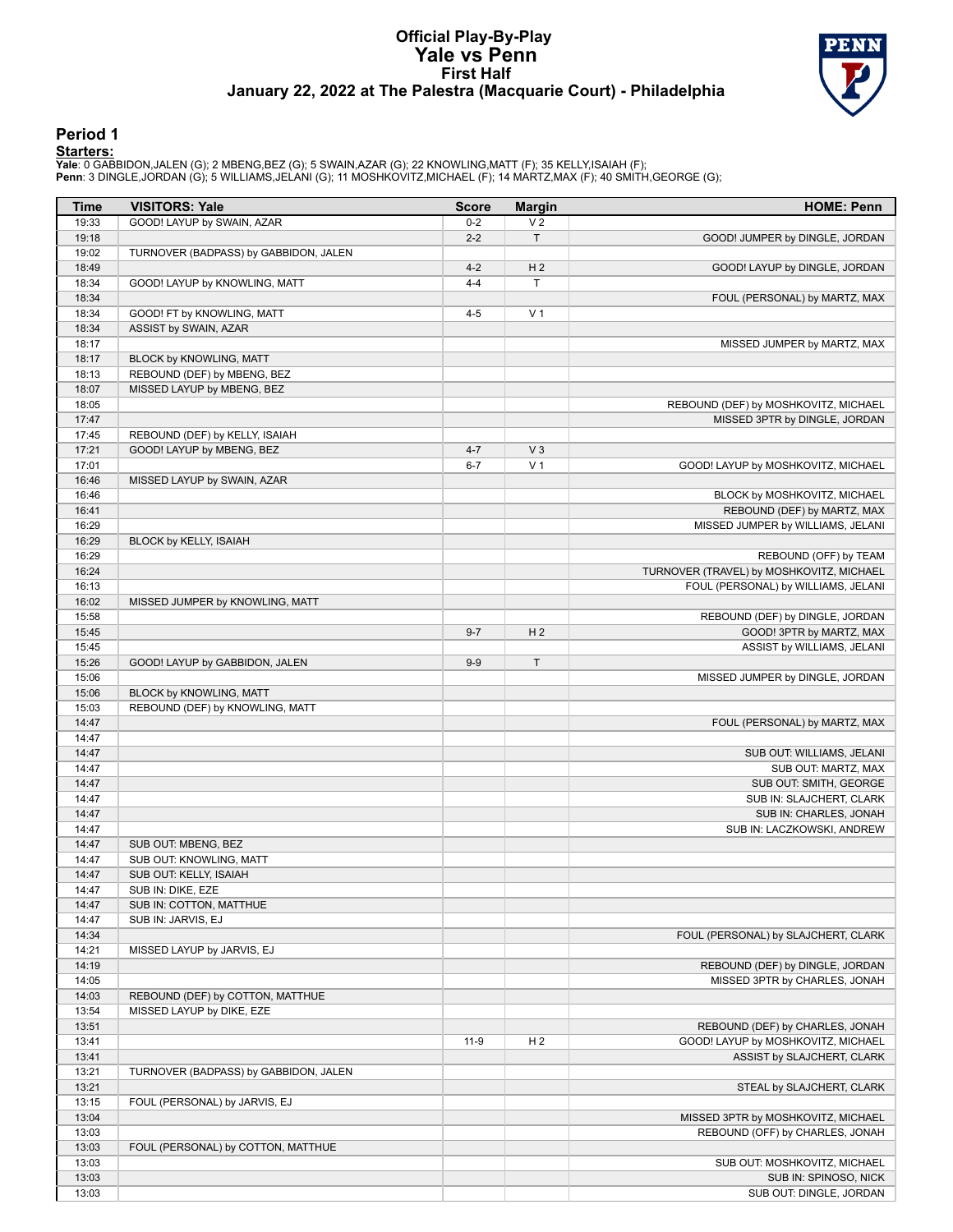| Time           | <b>VISITORS: Yale</b>                      | <b>Score</b> | <b>Margin</b>  | <b>HOME: Penn</b>                                                      |
|----------------|--------------------------------------------|--------------|----------------|------------------------------------------------------------------------|
| 13:03          |                                            |              |                | SUB IN: MONROE, LUCAS                                                  |
| 12:55          |                                            |              |                | MISSED 3PTR by LACZKOWSKI, ANDREW                                      |
| 12:52          |                                            |              |                | REBOUND (OFF) by SPINOSO, NICK                                         |
| 12:44<br>12:41 |                                            |              |                | MISSED JUMPER by SLAJCHERT, CLARK<br>REBOUND (OFF) by SLAJCHERT, CLARK |
| 12:40          |                                            |              |                | MISSED JUMPER by SLAJCHERT, CLARK                                      |
| 12:37          |                                            |              |                | REBOUND (OFF) by SLAJCHERT, CLARK                                      |
| 12:35          |                                            | $14-9$       | H <sub>5</sub> | GOOD! 3PTR by CHARLES, JONAH                                           |
| 12:35          |                                            |              |                | ASSIST by SLAJCHERT, CLARK                                             |
| 12:15          | GOOD! LAYUP by GABBIDON, JALEN             | $14 - 11$    | H <sub>3</sub> |                                                                        |
| 11:54          |                                            | $16 - 11$    | H <sub>5</sub> | GOOD! JUMPER by SLAJCHERT, CLARK [PNT]                                 |
| 11:54<br>11:42 | FOUL (OFF) by JARVIS, EJ                   |              |                | ASSIST by SPINOSO, NICK                                                |
| 11:42          | TURNOVER (OFFENSIVE) by JARVIS, EJ         |              |                |                                                                        |
| 11:42          |                                            |              |                |                                                                        |
| 11:42          | SUB OUT: GABBIDON, JALEN                   |              |                |                                                                        |
| 11:42          | SUB OUT: JARVIS, EJ                        |              |                |                                                                        |
| 11:42          | SUB IN: KNOWLING, MATT                     |              |                |                                                                        |
| 11:42<br>11:15 | SUB IN: KELLY, ISAIAH                      |              |                |                                                                        |
| 11:14          | REBOUND (DEF) by TEAM                      |              |                | MISSED 3PTR by LACZKOWSKI, ANDREW                                      |
| 10:48          | MISSED JUMPER by SWAIN, AZAR               |              |                |                                                                        |
| 10:43          | REBOUND (OFF) by KELLY, ISAIAH             |              |                |                                                                        |
| 10:43          | MISSED LAYUP by KELLY, ISAIAH              |              |                |                                                                        |
| 10:42          |                                            |              |                | REBOUND (DEF) by CHARLES, JONAH                                        |
| 10:26          |                                            |              |                | MISSED JUMPER by LACZKOWSKI, ANDREW                                    |
| 10:24          | REBOUND (DEF) by KNOWLING, MATT            |              |                |                                                                        |
| 10:12<br>10:12 | MISSED JUMPER by KELLY, ISAIAH             |              |                | BLOCK by LACZKOWSKI, ANDREW                                            |
| 10:06          | REBOUND (OFF) by COTTON, MATTHUE           |              |                |                                                                        |
| 10:03          | GOOD! LAYUP by COTTON, MATTHUE             | $16-13$      | $H_3$          |                                                                        |
| 09:44          |                                            |              |                | MISSED JUMPER by MONROE, LUCAS                                         |
| 09:40          | REBOUND (DEF) by SWAIN, AZAR               |              |                |                                                                        |
| 09:22          | MISSED 3PTR by KELLY, ISAIAH               |              |                |                                                                        |
| 09:20          |                                            |              |                | REBOUND (DEF) by SLAJCHERT, CLARK                                      |
| 09:17<br>09:17 | FOUL (PERSONAL) by DIKE, EZE               |              |                |                                                                        |
| 09:17          |                                            |              |                | SUB OUT: CHARLES, JONAH<br>SUB OUT: SPINOSO, NICK                      |
| 09:17          |                                            |              |                | SUB OUT: LACZKOWSKI, ANDREW                                            |
| 09:17          |                                            |              |                | SUB OUT: MONROE, LUCAS                                                 |
| 09:17          |                                            |              |                | SUB IN: DINGLE, JORDAN                                                 |
| 09:17          |                                            |              |                | SUB IN: WILLIAMS, JELANI                                               |
| 09:17          |                                            |              |                | SUB IN: MOSHKOVITZ, MICHAEL                                            |
| 09:17          |                                            |              |                | SUB IN: SMITH, GEORGE                                                  |
| 09:17<br>09:17 | SUB OUT: DIKE, EZE<br>SUB OUT: SWAIN, AZAR |              |                |                                                                        |
| 09:17          | SUB IN: MBENG, BEZ                         |              |                |                                                                        |
| 09:17          | SUB IN: FEINBERG, MICHAEL                  |              |                |                                                                        |
| 09:10          |                                            |              |                | MISSED 3PTR by DINGLE, JORDAN                                          |
| 09:07          | REBOUND (DEF) by FEINBERG, MICHAEL         |              |                |                                                                        |
| 08:58          | MISSED 3PTR by COTTON, MATTHUE             |              |                |                                                                        |
| 08:57          | REBOUND (OFF) by KELLY, ISAIAH             |              |                |                                                                        |
| 08:55<br>08:55 | GOOD! FT by KELLY, ISAIAH                  | $16 - 14$    | H <sub>2</sub> | FOUL (PERSONAL) by SLAJCHERT, CLARK                                    |
| 08:55          | MISSED FT by KELLY, ISAIAH                 |              |                |                                                                        |
| 08:55          |                                            |              |                | REBOUND (DEF) by SMITH, GEORGE                                         |
| 08:54          |                                            |              |                | SUB OUT: SLAJCHERT, CLARK                                              |
| 08:54          |                                            |              |                | SUB IN: CHARLES, JONAH                                                 |
| 08:54          | SUB OUT: COTTON, MATTHUE                   |              |                |                                                                        |
| 08:54          | SUB IN: GABBIDON, JALEN                    |              |                |                                                                        |
| 08:36<br>08:33 | REBOUND (DEF) by TEAM                      |              |                | MISSED 3PTR by SMITH, GEORGE                                           |
| 08:18          | MISSED 3PTR by GABBIDON, JALEN             |              |                |                                                                        |
| 08:16          |                                            |              |                | REBOUND (DEF) by MOSHKOVITZ, MICHAEL                                   |
| 08:08          |                                            | $18-14$      | H4             | GOOD! JUMPER by DINGLE, JORDAN [PNT]                                   |
| 07:47          | TURNOVER (BADPASS) by KELLY, ISAIAH        |              |                |                                                                        |
| 07:47          |                                            |              |                | STEAL by DINGLE, JORDAN                                                |
| 07:36          |                                            | $20 - 14$    | H <sub>6</sub> | GOOD! LAYUP by DINGLE, JORDAN                                          |
| 07:22          | FOUL (OFF) by GABBIDON, JALEN              |              |                |                                                                        |
| 07:22<br>07:22 | TURNOVER (OFFENSIVE) by GABBIDON, JALEN    |              |                |                                                                        |
| 07:06          |                                            |              |                | MISSED 3PTR by DINGLE, JORDAN                                          |
| 07:01          |                                            |              |                | REBOUND (OFF) by CHARLES, JONAH                                        |
| 07:00          |                                            | $22 - 14$    | H 8            | GOOD! JUMPER by CHARLES, JONAH                                         |
| 06:39          | GOOD! LAYUP by KELLY, ISAIAH               | $22 - 16$    | H <sub>6</sub> |                                                                        |
| 06:20          |                                            |              |                | MISSED 3PTR by CHARLES, JONAH                                          |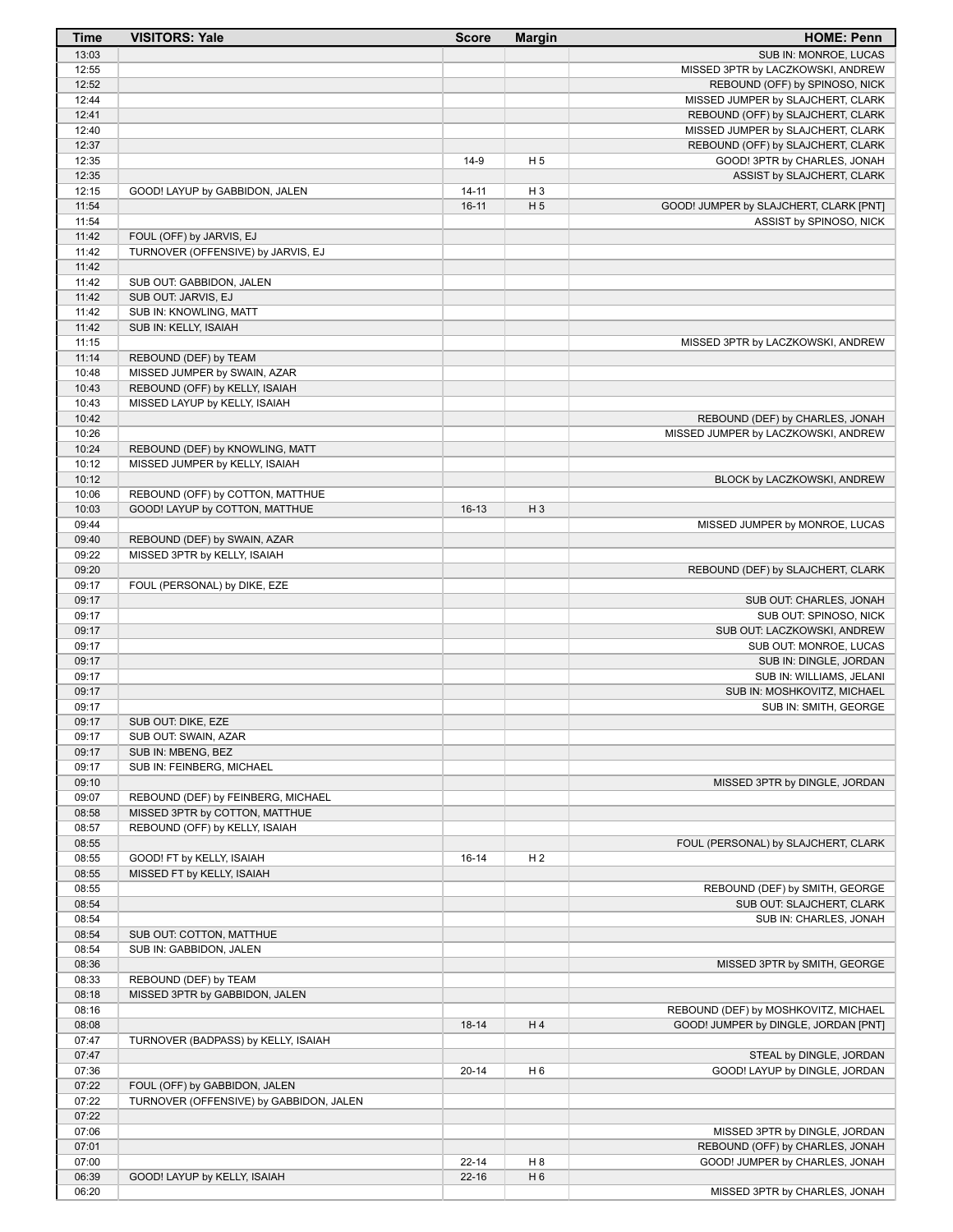| Time           | <b>VISITORS: Yale</b>              | <b>Score</b> | <b>Margin</b>  | <b>HOME: Penn</b>                                |
|----------------|------------------------------------|--------------|----------------|--------------------------------------------------|
| 06:17          | REBOUND (DEF) by KELLY, ISAIAH     |              |                |                                                  |
| 06:07          | MISSED LAYUP by KNOWLING, MATT     |              |                |                                                  |
| 06:05          |                                    |              |                | REBOUND (DEF) by MOSHKOVITZ, MICHAEL             |
| 05:57          |                                    |              |                | MISSED LAYUP by WILLIAMS, JELANI                 |
| 05:55          | REBOUND (DEF) by KNOWLING, MATT    |              |                |                                                  |
| 05:41          | MISSED 3PTR by GABBIDON, JALEN     |              |                |                                                  |
| 05:39          |                                    |              |                | REBOUND (DEF) by SMITH, GEORGE                   |
| 05:23          |                                    | $24 - 16$    | H <sub>8</sub> | GOOD! LAYUP by DINGLE, JORDAN                    |
| 04:54          | MISSED JUMPER by KELLY, ISAIAH     |              |                |                                                  |
| 04:52<br>04:46 |                                    |              |                | REBOUND (DEF) by DINGLE, JORDAN                  |
| 04:43          | REBOUND (DEF) by FEINBERG, MICHAEL |              |                | MISSED LAYUP by DINGLE, JORDAN                   |
| 04:31          |                                    |              |                | FOUL (PERSONAL) by CHARLES, JONAH                |
| 04:31          | GOOD! FT by KNOWLING, MATT         | $24 - 17$    | H <sub>7</sub> |                                                  |
| 04:31          | SUB OUT: FEINBERG, MICHAEL         |              |                |                                                  |
| 04:31          | SUB IN: SWAIN, AZAR                |              |                |                                                  |
| 04:31          | GOOD! FT by KNOWLING, MATT         | $24-18$      | H <sub>6</sub> |                                                  |
| 04:31          |                                    |              |                | SUB OUT: DINGLE, JORDAN                          |
| 04:31          |                                    |              |                | SUB OUT: MOSHKOVITZ, MICHAEL                     |
| 04:31          |                                    |              |                | SUB IN: SPINOSO, NICK                            |
| 04:31          |                                    |              |                | SUB IN: LACZKOWSKI, ANDREW                       |
| 04:31          | SUB OUT: KNOWLING, MATT            |              |                |                                                  |
| 04:31          | SUB IN: COTTON, MATTHUE            |              |                |                                                  |
| 04:14          |                                    |              |                | MISSED LAYUP by SMITH, GEORGE                    |
| 04:14          | BLOCK by MBENG, BEZ                |              |                |                                                  |
| 04:10          | REBOUND (DEF) by KELLY, ISAIAH     |              |                |                                                  |
| 04:05          | MISSED 3PTR by COTTON, MATTHUE     |              |                |                                                  |
| 04:02          |                                    |              |                | REBOUND (DEF) by SMITH, GEORGE                   |
| 03:53          |                                    |              |                | MISSED 3PTR by LACZKOWSKI, ANDREW                |
| 03:50          |                                    |              |                | REBOUND (OFF) by SMITH, GEORGE                   |
| 03:50          |                                    | $26-18$      | H 8            | GOOD! LAYUP by SMITH, GEORGE                     |
| 03:28          | MISSED JUMPER by SWAIN, AZAR       |              |                |                                                  |
| 03:26          |                                    |              |                | REBOUND (DEF) by WILLIAMS, JELANI                |
| 03:15          |                                    |              |                | MISSED 3PTR by SPINOSO, NICK                     |
| 03:11          |                                    |              |                | REBOUND (OFF) by LACZKOWSKI, ANDREW              |
| 03:03          |                                    |              |                | MISSED 3PTR by LACZKOWSKI, ANDREW                |
| 03:03          | REBOUND (DEF) by TEAM              |              |                |                                                  |
| 03:03          |                                    |              |                | FOUL (PERSONAL) by SPINOSO, NICK                 |
| 03:03          |                                    |              |                |                                                  |
| 03:02<br>03:02 |                                    |              |                | SUB OUT: WILLIAMS, JELANI                        |
| 03:02          |                                    |              |                | SUB OUT: SPINOSO, NICK<br>SUB OUT: SMITH, GEORGE |
| 03:02          |                                    |              |                | SUB IN: SLAJCHERT, CLARK                         |
| 03:02          |                                    |              |                | SUB IN: DINGLE, JORDAN                           |
| 03:02          |                                    |              |                | SUB IN: MOSHKOVITZ, MICHAEL                      |
| 03:02          | SUB IN: MOLLOY, JACK               |              |                |                                                  |
| 03:02          | SUB OUT: KELLY, ISAIAH             |              |                |                                                  |
| 03:02          | GOOD! FT by GABBIDON, JALEN [FB]   | 26-19        | H 7            |                                                  |
| 03:02          | GOOD! FT by GABBIDON, JALEN [FB]   | 26-20        | H <sub>6</sub> |                                                  |
| 02:34          |                                    | 29-20        | H9             | GOOD! 3PTR by CHARLES, JONAH                     |
| 02:34          |                                    |              |                | ASSIST by DINGLE, JORDAN                         |
| 02:17          | MISSED JUMPER by SWAIN, AZAR       |              |                |                                                  |
| 02:16          |                                    |              |                | REBOUND (DEF) by MOSHKOVITZ, MICHAEL             |
| 02:16          | FOUL (PERSONAL) by GABBIDON, JALEN |              |                |                                                  |
| 02:16          | SUB OUT: GABBIDON, JALEN           |              |                |                                                  |
| 02:16          | SUB IN: KNOWLING, MATT             |              |                |                                                  |
| 01:59          |                                    | $31 - 20$    | H 11           | GOOD! LAYUP by DINGLE, JORDAN                    |
| 01:59          | FOUL (PERSONAL) by MOLLOY, JACK    |              |                |                                                  |
| 01:59          |                                    |              |                | SUB OUT: SLAJCHERT, CLARK                        |
| 01:59          |                                    |              |                | SUB OUT: CHARLES, JONAH                          |
| 01:59          |                                    |              |                | SUB IN: WILLIAMS, JELANI                         |
| 01:59          |                                    |              |                | SUB IN: SMITH, GEORGE                            |
| 01:59          |                                    | 32-20        | H 12           | GOOD! FT by DINGLE, JORDAN                       |
| 01:47          | MISSED 3PTR by MBENG, BEZ          |              |                |                                                  |
| 01:45          |                                    |              |                | REBOUND (DEF) by MOSHKOVITZ, MICHAEL             |
| 01:21          |                                    |              |                | TURNOVER (LOSTBALL) by SMITH, GEORGE             |
| 01:21          | STEAL by MBENG, BEZ                |              |                |                                                  |
| 01:15          | GOOD! LAYUP by KNOWLING, MATT [FB] | 32-22        | H 10           |                                                  |
| 01:15<br>01:14 | ASSIST by MBENG, BEZ               |              |                |                                                  |
| 01:14          |                                    |              |                | TIMEOUT 30SEC<br>SUB OUT: LACZKOWSKI, ANDREW     |
| 01:14          |                                    |              |                | SUB IN: SLAJCHERT, CLARK                         |
| 01:01          | FOUL (PERSONAL) by KNOWLING, MATT  |              |                |                                                  |
| 01:01          |                                    | 33-22        | H 11           | GOOD! FT by SMITH, GEORGE                        |
| 01:01          |                                    | 34-22        | H 12           | GOOD! FT by SMITH, GEORGE                        |
| 01:01          |                                    |              |                | SUB OUT: SLAJCHERT, CLARK                        |
|                |                                    |              |                |                                                  |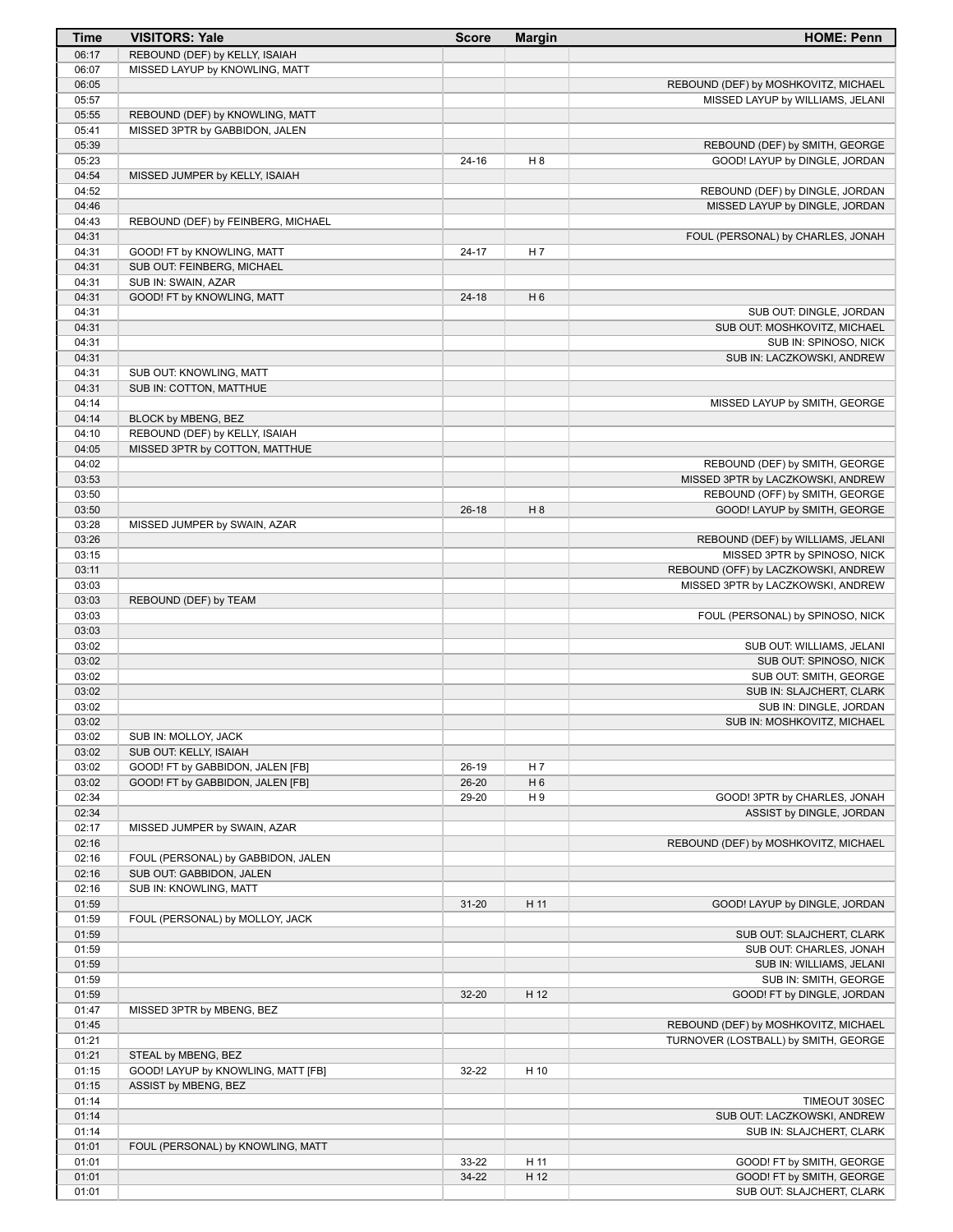| <b>Time</b> | <b>VISITORS: Yale</b>              | <b>Score</b> | <b>Margin</b> | <b>HOME: Penn</b>                      |
|-------------|------------------------------------|--------------|---------------|----------------------------------------|
| 01:01       |                                    |              |               | SUB IN: LACZKOWSKI, ANDREW             |
| 01:01       |                                    | $35 - 22$    | H 13          | GOOD! FT by SMITH, GEORGE              |
| 00:44       | TURNOVER (LOSTBALL) by SWAIN, AZAR |              |               |                                        |
| 00:44       |                                    |              |               | STEAL by SMITH, GEORGE                 |
| 00:44       |                                    |              |               | SUB OUT: LACZKOWSKI, ANDREW            |
| 00:44       |                                    |              |               | SUB IN: CHARLES, JONAH                 |
| 00:30       |                                    |              |               | MISSED JUMPER by MOSHKOVITZ, MICHAEL   |
| 00:28       | REBOUND (DEF) by MOLLOY, JACK      |              |               |                                        |
| 00:25       | TIMEOUT 30SEC                      |              |               |                                        |
| 00:25       |                                    |              |               | SUB OUT: CHARLES, JONAH                |
| 00:25       |                                    |              |               | SUB IN: LACZKOWSKI, ANDREW             |
| 00:05       | MISSED 3PTR by SWAIN, AZAR         |              |               |                                        |
| 00:03       | REBOUND (OFF) by MOLLOY, JACK      |              |               |                                        |
| 00:03       |                                    |              |               | FOUL (PERSONAL) by MOSHKOVITZ, MICHAEL |
| 00:03       | MISSED FT by MOLLOY, JACK          |              |               |                                        |
| 00:03       | REBOUND (OFF) by TEAM              |              |               |                                        |
| 00:03       | GOOD! FT by MOLLOY, JACK           | $35 - 23$    | H 12          |                                        |
| 00:03       |                                    |              |               | SUB OUT: LACZKOWSKI, ANDREW            |
| 00:03       |                                    |              |               | SUB IN: CHARLES, JONAH                 |

# **Yale 23, Penn 35**

| <b>Points (This Period)</b> | <b>YAL</b>     | <b>PEN</b>     |
|-----------------------------|----------------|----------------|
| In the Paint                | 16             | 20             |
| Off Turns                   |                |                |
| 2nd Chance                  |                |                |
| Fast Break                  |                |                |
| Bench                       |                | 10             |
| Per Poss                    | 0.697<br>12/33 | 1.061<br>16/33 |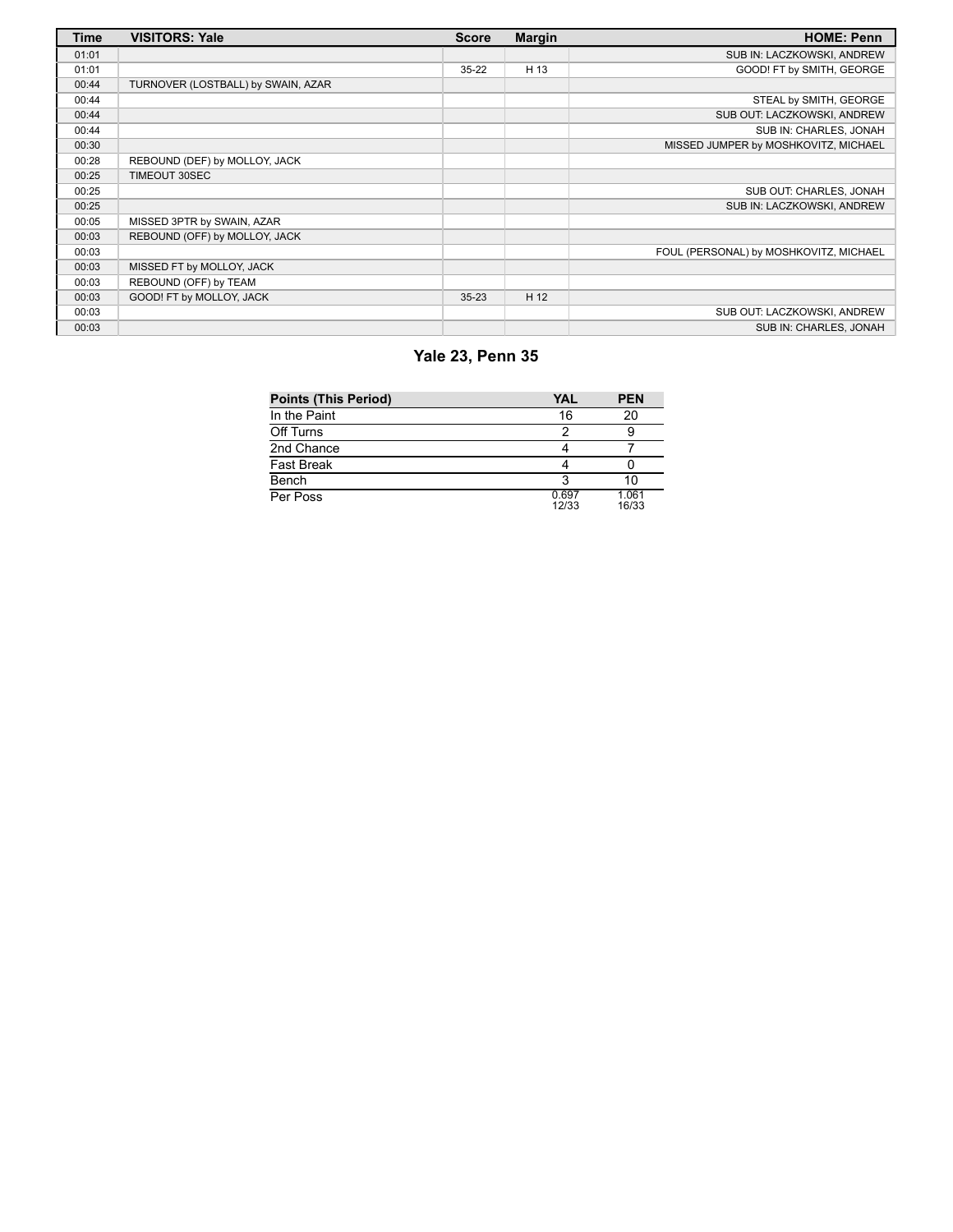#### **Official Box Score Yale vs Penn Second Half Statistics Only January 22, 2022 at The Palestra (Macquarie Court) - Philadelphia**



# **Yale 45**

| No. | Player                 | S  | <b>Pts</b>      | FG       | 3FG      | <b>FT</b> | <b>OR</b>    | <b>DR</b> | TR                    | PF            | A        | <b>TO</b> | <b>Blk</b>     | Stl      | Min      | $+/-$          |
|-----|------------------------|----|-----------------|----------|----------|-----------|--------------|-----------|-----------------------|---------------|----------|-----------|----------------|----------|----------|----------------|
| 00  | <b>GABBIDON, JALEN</b> | G  | 15 <sub>1</sub> | $5 - 10$ | $0 - 3$  | $5 - 5$   |              |           | 2                     |               | 0        |           | 0              | 2        | 17       | 2              |
| 02  | MBENG, BEZ             | G  | 2               | $1 - 2$  | $0 - 0$  | $0 - 0$   |              | 2         | 3                     | 3             | 0        | 0         | $\mathbf{0}$   | 0        | 14       | $\Omega$       |
| 05  | SWAIN, AZAR            | G  | 10              | $2 - 7$  | 1-5      | $5 - 5$   | 0            | 2         | 2                     | 2             | 1        |           | 0              | 0        | 19       | 5              |
| 22  | <b>KNOWLING, MATT</b>  | F. | 6               | $3 - 3$  | $0 - 0$  | $0 - 0$   | $\mathbf{1}$ | 1         | $\mathbf{2}^{\prime}$ |               | 0        | 0         | $\mathbf{0}$   | 0        | 17       | 4              |
| 35  | <b>KELLY, ISAIAH</b>   | F  | 3               | $1 - 1$  | $0 - 0$  | $1 - 7$   | 1.           | 5         | 6                     |               | 1        |           | $\Omega$       | 0        | 13       | 8              |
| 01  | DIKE, EZE              | G  | 3               | $1 - 4$  | $1 - 2$  | $0 - 0$   | 0            | 0         | $\mathbf{0}$          | $\mathcal{P}$ | 0        | 0         | $\overline{0}$ | $\Omega$ | 6        | $\overline{4}$ |
| 10  | COTTON, MATTHUE        | G  | 5               | $2 - 3$  | 1-2      | $0 - 0$   | 0            | 0         | $\Omega$              | 0             | 1        | 0         | 0              | 0        | 9        | -1             |
| 13  | FEINBERG, MICHAEL      | G  | 0               | $0 - 0$  | $0 - 0$  | $0 - 0$   | $\Omega$     | 0         | $\mathbf{0}$          | 0             | 0        | 0         | $\mathbf{0}$   | $\Omega$ | $\Omega$ | $\Omega$       |
| 15  | JARVIS, EJ             | F  | 1               | $0 - 2$  | $0 - 0$  | $1 - 2$   | 1.           | $\Omega$  | 1.                    |               | 0        | 0         | 0              | $\Omega$ | 6        | $-2$           |
| 20  | MOLLOY, JACK           | F. | 0               | $0 - 0$  | $0 - 0$  | $0 - 0$   | $\Omega$     | $\Omega$  | $\Omega$              | $\Omega$      | $\Omega$ | 0         | $\Omega$       | $\Omega$ | $\Omega$ | $\mathbf{0}$   |
|     | <b>TEAM</b>            |    |                 |          |          |           |              | 3         | 4                     | $\Omega$      |          | 0         |                |          |          |                |
|     | <b>TOTALS</b>          |    |                 | 45 15-32 | $3 - 12$ | $12 - 19$ | 6            | 14        | 20                    | 11            | 3        | 3         | 0              |          | 2 100    |                |
|     |                        |    |                 |          |          |           |              |           |                       |               |          |           |                |          |          |                |

| <b>Shooting By Period</b><br>Period | FG    | FG%   | 3FG      | 3FG%     |           | FT%   | Deadball Rebounds: 4,0<br>Last FG Half: YAL - |
|-------------------------------------|-------|-------|----------|----------|-----------|-------|-----------------------------------------------|
| 2nd Half                            | 15-32 | 47%   | $3-12$   | 25%      | $12 - 19$ | 63%   |                                               |
| Game                                | 23-59 | 39.0% | $3 - 19$ | $15.8\%$ | 19-28     | 67.9% |                                               |

# **Penn 41**

| No. | Plaver                  | S  | <b>Pts</b>    | <b>FG</b> | 3FG      | <b>FT</b> | <b>OR</b>      | DR | TR       | PF       | A        | TO | <b>Blk</b>     | Stl      | Min | $+/-$        |
|-----|-------------------------|----|---------------|-----------|----------|-----------|----------------|----|----------|----------|----------|----|----------------|----------|-----|--------------|
| 03  | DINGLE, JORDAN          | G  | 18            | $7 - 13$  | 1-5      | 3-3       | 0              | 3  | 3        | 0        | 0        | 2  | 0              | 0        | 18  | $-5$         |
| 05  | WILLIAMS, JELANI        | G  | $\mathcal{P}$ | $1 - 2$   | $0 - 1$  | $0 - 0$   | 0              | 3  | 3        |          | 0        | 0  | $\overline{0}$ | 0        | 18  | $\Omega$     |
| 11  | MOSHKOVITZ, MICHAEL     | F. | 0             | $0 - 4$   | $0 - 1$  | $0 - 0$   | 0              | 4  | 4        | 3        | 4        |    | 0              | 0        | 18  | -5           |
| 14  | MARTZ, MAX              | F  | 8             | $2 - 2$   | $1 - 1$  | $3 - 5$   | 0              |    |          | 2        | $\Omega$ | 0  | $\mathbf{0}$   | $\Omega$ | 12  | $-2$         |
| 40  | SMITH, GEORGE           | G  | 2             | $0 - 2$   | $0 - 2$  | $2 - 2$   | 0              | 3  | 3        | 2        | 0        | 0  | $\mathbf{0}$   |          | 16  | 2            |
| 00  | <b>SLAJCHERT, CLARK</b> | G  | 11            | $3 - 4$   | $0 - 0$  | $5-6$     | $\Omega$       |    |          | 0        | $\Omega$ | 0  | $\Omega$       | 0        | 12  | $-2$         |
| 02  | CHARLES, JONAH          | G  | 0             | $0 - 0$   | $0 - 0$  | $0 - 0$   | 2              | 0  | 2        |          | 0        |    | 0              | 0        | 4   | -4           |
| 13  | SPINOSO, NICK           | F  | 0             | $0 - 0$   | $0 - 0$  | $0 - 0$   | 0              | 0  | $\Omega$ |          | 0        | 0  | $\Omega$       | $\Omega$ | 1   | 1            |
| 15  | LACZKOWSKI, ANDREW      | G  | 0             | $0 - 1$   | $0 - 1$  | $0 - 0$   | 0              | 0  | 0        |          | 0        | 0  | 0              | 0        |     | -5           |
| 22  | MONROE, LUCAS           | F  | 0             | $0 - 0$   | $0 - 0$  | $0 - 0$   | 0              | 0  | $\Omega$ | 0        | 0        | 0  | 0              | 0        |     | $\mathbf{0}$ |
|     | <b>TEAM</b>             |    |               |           |          |           | $\Omega$       | 0  | 0        | $\Omega$ |          | 0  |                |          |     |              |
|     | <b>TOTALS</b>           |    | 41            | 13-28     | $2 - 11$ | $13 - 16$ | $\overline{2}$ | 15 | 17       | 11       | 4        | 4  | 0              |          | 100 |              |

| <b>Shooting By Period</b><br>Period | FG        | FG%   | 3FG      | 3FG%  | FТ        | FT%   |
|-------------------------------------|-----------|-------|----------|-------|-----------|-------|
| 2nd Half                            | 13-28     | 46%   | $2 - 11$ | 18%   | $13 - 16$ | 81%   |
| Game                                | $27 - 65$ | 41.5% | $5 - 26$ | 19.2% | $17 - 20$ | 85.0% |

*Deadball Rebounds:* 2,0 *Last FG Half:* PEN -

| Game Notes:                                                            | <b>Score</b> | 1st | 2 <sub>nd</sub> | <b>TOT</b> | <b>Points (This Period)</b> | <b>YAL</b>     | <b>PEN</b>     |
|------------------------------------------------------------------------|--------------|-----|-----------------|------------|-----------------------------|----------------|----------------|
| Officials: Jeff Fox, Adam Vandenburgh, Mike Nardone<br>Attendance: 125 | <b>YAL</b>   | 23  | 45              | 68         | In the Paint                |                | 22             |
|                                                                        | <b>PEN</b>   | 35  | 41              | 76         | Off Turns                   |                |                |
| Start Time: 04:02 PM ET                                                |              |     |                 |            | 2nd Chance                  |                | ີ              |
| End Time: 06:02 PM ET<br>Game Duration: 1:59                           |              |     |                 |            | <b>Fast Break</b>           |                |                |
| Conference Game:                                                       |              |     |                 |            | Bench                       |                |                |
|                                                                        |              |     |                 |            | Per Poss                    | 1.216<br>21/37 | 1.139<br>20/36 |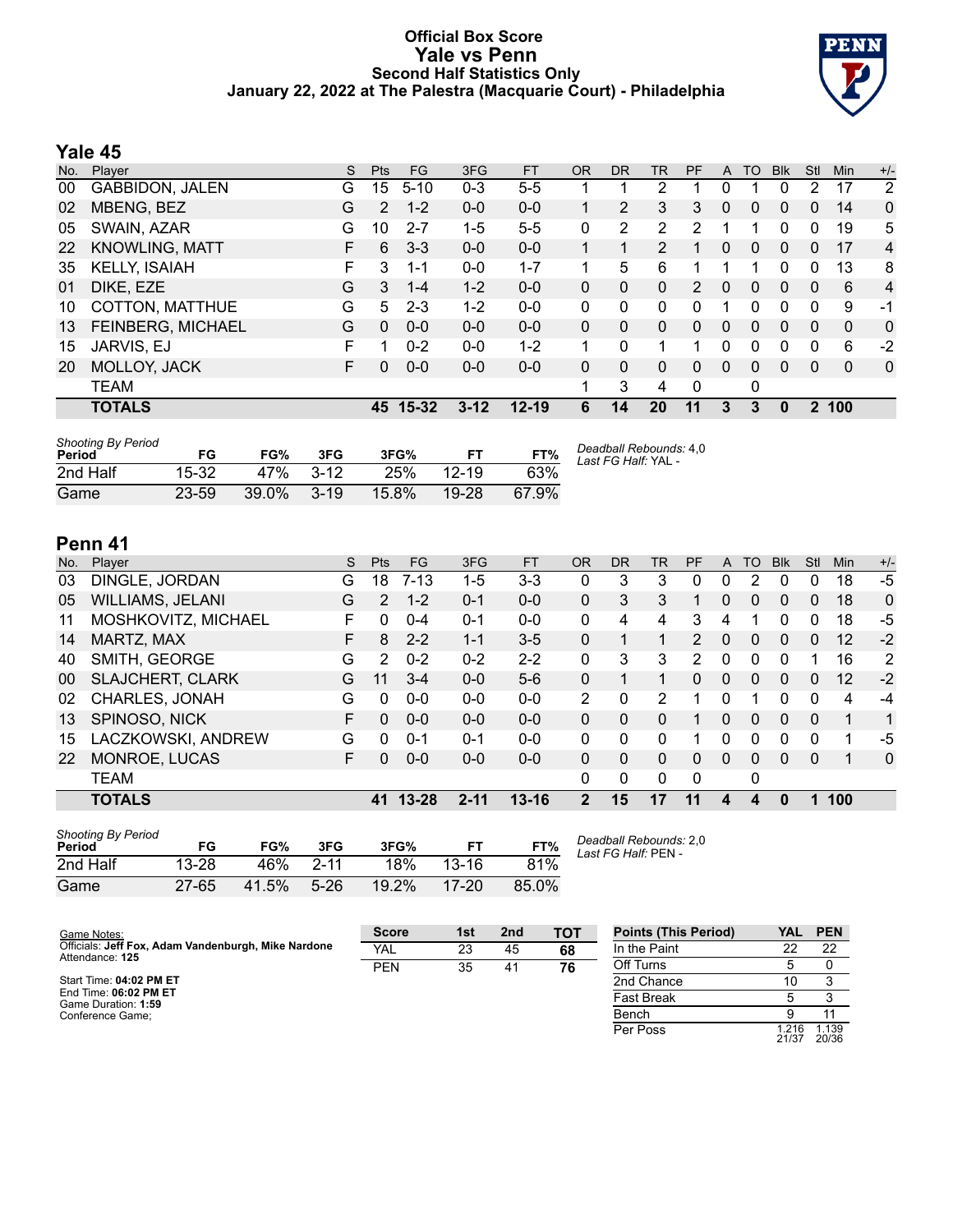#### **Official Play-By-Play Yale vs Penn Second Half January 22, 2022 at The Palestra (Macquarie Court) - Philadelphia**



### **Period 2**

| Time           | <b>VISITORS: Yale</b>               | <b>Score</b> | <b>Margin</b>  | <b>HOME: Penn</b>                      |
|----------------|-------------------------------------|--------------|----------------|----------------------------------------|
| 20:00          |                                     |              |                | SUB OUT: CHARLES, JONAH                |
| 20:00          |                                     |              |                | SUB IN: MARTZ, MAX                     |
| 20:00          | SUB OUT: COTTON, MATTHUE            |              |                |                                        |
| 20:00          | SUB OUT: MOLLOY, JACK               |              |                |                                        |
| 20:00          | SUB IN: GABBIDON, JALEN             |              |                |                                        |
| 20:00          | SUB IN: KELLY, ISAIAH               |              |                |                                        |
| 19:49          | GOOD! LAYUP by GABBIDON, JALEN      | 35-25        | H 10           |                                        |
| 19:24          |                                     | $37 - 25$    | H 12           | GOOD! LAYUP by WILLIAMS, JELANI        |
| 19:24          |                                     |              |                | ASSIST by MOSHKOVITZ, MICHAEL          |
| 19:07          | MISSED 3PTR by GABBIDON, JALEN      |              |                |                                        |
| 19:04          | REBOUND (OFF) by MBENG, BEZ         |              |                |                                        |
| 18:53          |                                     |              |                | FOUL (PERSONAL) by MARTZ, MAX          |
| 18:53          | GOOD! FT by SWAIN, AZAR             | 37-26        | H 11           |                                        |
| 18:53<br>18:41 | GOOD! FT by SWAIN, AZAR             | $37 - 27$    | H 10           |                                        |
| 18:38          | REBOUND (DEF) by MBENG, BEZ         |              |                | MISSED JUMPER by DINGLE, JORDAN        |
| 18:24          |                                     |              |                | FOUL (PERSONAL) by SMITH, GEORGE       |
| 18:24          | GOOD! FT by SWAIN, AZAR             | 37-28        | H9             |                                        |
| 18:24          | GOOD! FT by SWAIN, AZAR             | 37-29        | H <sub>8</sub> |                                        |
| 18:24          | GOOD! FT by SWAIN, AZAR             | 37-30        | H 7            |                                        |
| 18:04          |                                     | 39-30        | H <sub>9</sub> | GOOD! LAYUP by DINGLE, JORDAN          |
| 17:47          | GOOD! LAYUP by KNOWLING, MATT       | 39-32        | H 7            |                                        |
| 17:47          | ASSIST by KELLY, ISAIAH             |              |                |                                        |
| 17:26          |                                     |              |                | MISSED LAYUP by MOSHKOVITZ, MICHAEL    |
| 17:22          | REBOUND (DEF) by MBENG, BEZ         |              |                |                                        |
| 17:04          | MISSED 3PTR by SWAIN, AZAR          |              |                |                                        |
| 17:01          |                                     |              |                | REBOUND (DEF) by MOSHKOVITZ, MICHAEL   |
| 16:53          |                                     |              |                | MISSED 3PTR by DINGLE, JORDAN          |
| 16:52          | REBOUND (DEF) by KELLY, ISAIAH      |              |                |                                        |
| 16:33          | MISSED JUMPER by GABBIDON, JALEN    |              |                |                                        |
| 16:31          |                                     |              |                | REBOUND (DEF) by DINGLE, JORDAN        |
| 16:16          | FOUL (PERSONAL) by KELLY, ISAIAH    |              |                |                                        |
| 16:16          |                                     |              |                | MISSED FT by MARTZ, MAX                |
| 16:16          |                                     |              |                | REBOUND (OFF) by TEAM                  |
| 16:16          |                                     |              |                | SUB OUT: WILLIAMS, JELANI              |
| 16:16          |                                     |              |                | SUB OUT: SMITH, GEORGE                 |
| 16:16          |                                     |              |                | SUB IN: SLAJCHERT, CLARK               |
| 16:16          |                                     |              |                | SUB IN: CHARLES, JONAH                 |
| 16:16          |                                     |              |                | MISSED FT by MARTZ, MAX                |
| 16:15          | REBOUND (DEF) by KELLY, ISAIAH      |              |                |                                        |
| 16:05          | GOOD! LAYUP by MBENG, BEZ           | 39-34        | H <sub>5</sub> |                                        |
| 15:51          |                                     |              |                | MISSED 3PTR by DINGLE, JORDAN          |
| 15:48          |                                     |              |                | REBOUND (OFF) by CHARLES, JONAH        |
| 15:39          |                                     | 42-34        | H <sub>8</sub> | GOOD! 3PTR by MARTZ, MAX               |
| 15:39          |                                     |              |                | ASSIST by MOSHKOVITZ, MICHAEL          |
| 15:20          |                                     |              |                | FOUL (PERSONAL) by MOSHKOVITZ, MICHAEL |
| 15:20          |                                     |              |                |                                        |
| 15:20          |                                     |              |                | SUB OUT: MARTZ, MAX                    |
| 15:20          |                                     |              |                | SUB IN: LACZKOWSKI, ANDREW             |
| 15:20          | GOOD! FT by GABBIDON, JALEN         | 42-35        | H 7            |                                        |
| 15:20<br>15:07 | GOOD! FT by GABBIDON, JALEN         | 42-36        | H <sub>6</sub> | MISSED 3PTR by LACZKOWSKI, ANDREW      |
| 15:04          |                                     |              |                | REBOUND (OFF) by CHARLES, JONAH        |
| 14:54          |                                     |              |                | TURNOVER (LOSTBALL) by CHARLES, JONAH  |
| 14:54          | STEAL by GABBIDON, JALEN            |              |                |                                        |
| 14:50          | GOOD! LAYUP by GABBIDON, JALEN [FB] | 42-38        | H4             |                                        |
| 14:50          |                                     |              |                | FOUL (PERSONAL) by LACZKOWSKI, ANDREW  |
| 14:50          | SUB OUT: MBENG, BEZ                 |              |                |                                        |
| 14:50          | SUB OUT: KNOWLING, MATT             |              |                |                                        |
| 14:50          | SUB OUT: KELLY, ISAIAH              |              |                |                                        |
| 14:50          | SUB IN: DIKE, EZE                   |              |                |                                        |
| 14:50          | SUB IN: COTTON, MATTHUE             |              |                |                                        |
| 14:50          | SUB IN: JARVIS, EJ                  |              |                |                                        |
| 14:50          | GOOD! FT by GABBIDON, JALEN [FB]    | 42-39        | $H_3$          |                                        |
| 14:33          |                                     | 44-39        | H <sub>5</sub> | GOOD! JUMPER by SLAJCHERT, CLARK [PNT] |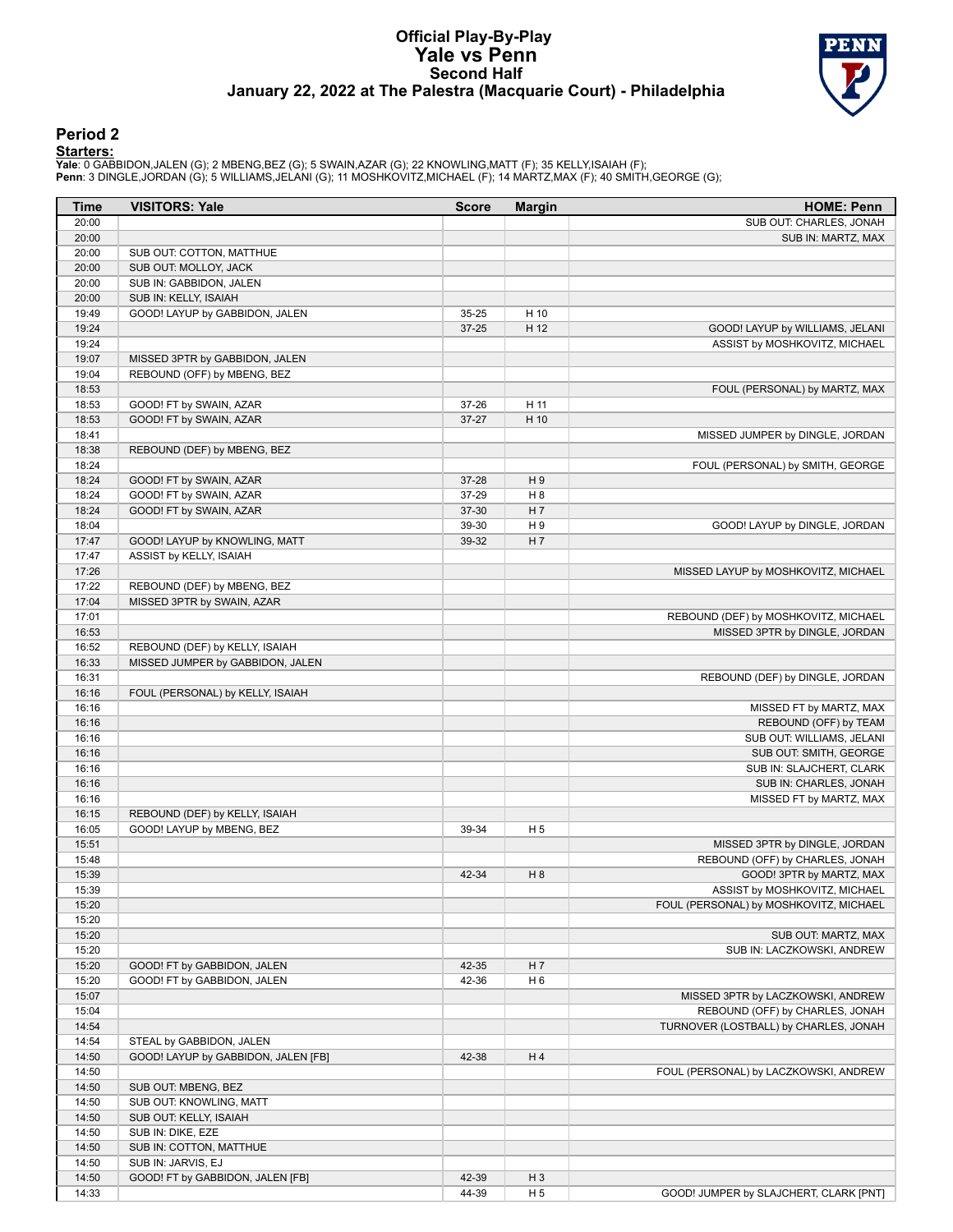| Time           | <b>VISITORS: Yale</b>                               | <b>Score</b> | <b>Margin</b>  | <b>HOME: Penn</b>                                                    |
|----------------|-----------------------------------------------------|--------------|----------------|----------------------------------------------------------------------|
| 14:15          | GOOD! LAYUP by SWAIN, AZAR                          | 44-41        | $H_3$          |                                                                      |
| 14:04          |                                                     |              |                | TURNOVER (BADPASS) by MOSHKOVITZ, MICHAEL                            |
| 14:04          |                                                     |              |                | SUB OUT: CHARLES, JONAH                                              |
| 14:04          |                                                     |              |                | SUB OUT: DINGLE, JORDAN                                              |
| 14:04<br>14:04 |                                                     |              |                | SUB OUT: LACZKOWSKI, ANDREW<br>SUB IN: WILLIAMS, JELANI              |
| 14:04          |                                                     |              |                | SUB IN: MARTZ, MAX                                                   |
| 14:04          |                                                     |              |                | SUB IN: SMITH, GEORGE                                                |
| 13:48          | MISSED LAYUP by JARVIS, EJ                          |              |                |                                                                      |
| 13:45          |                                                     |              |                | REBOUND (DEF) by MARTZ, MAX                                          |
| 13:23          |                                                     | 46-41        | H <sub>5</sub> | GOOD! JUMPER by SLAJCHERT, CLARK [PNT]                               |
| 13:09          | GOOD! 3PTR by SWAIN, AZAR                           | 46-44        | H <sub>2</sub> |                                                                      |
| 12:53          | FOUL (PERSONAL) by DIKE, EZE                        |              |                |                                                                      |
| 12:53          |                                                     | 47-44        | H <sub>3</sub> | GOOD! FT by SLAJCHERT, CLARK                                         |
| 12:53          |                                                     | 48-44        | H4             | GOOD! FT by SLAJCHERT, CLARK                                         |
| 12:40<br>12:37 | MISSED 3PTR by SWAIN, AZAR                          |              |                | REBOUND (DEF) by WILLIAMS, JELANI                                    |
| 12:20          |                                                     |              |                | MISSED 3PTR by SMITH, GEORGE                                         |
| 12:20          | REBOUND (DEF) by TEAM                               |              |                |                                                                      |
| 12:20          |                                                     |              |                | FOUL (PERSONAL) by MARTZ, MAX                                        |
| 12:20          |                                                     |              |                | SUB OUT: MARTZ, MAX                                                  |
| 12:20          |                                                     |              |                | SUB IN: MONROE, LUCAS                                                |
| 12:07          | MISSED LAYUP by JARVIS, EJ                          |              |                |                                                                      |
| 12:07          |                                                     |              |                | REBOUND (DEF) by WILLIAMS, JELANI                                    |
| 12:07          | FOUL (PERSONAL) by JARVIS, EJ                       |              |                |                                                                      |
| 12:07          |                                                     |              |                | SUB OUT: MONROE, LUCAS                                               |
| 12:07<br>12:07 | SUB OUT: JARVIS, EJ                                 |              |                | SUB IN: DINGLE, JORDAN                                               |
| 12:07          | SUB IN: KELLY, ISAIAH                               |              |                |                                                                      |
| 11:54          |                                                     |              |                | MISSED 3PTR by WILLIAMS, JELANI                                      |
| 11:51          | REBOUND (DEF) by SWAIN, AZAR                        |              |                |                                                                      |
| 11:41          | TURNOVER (BADPASS) by SWAIN, AZAR                   |              |                |                                                                      |
| 11:41          |                                                     |              |                |                                                                      |
| 11:41          | SUB OUT: GABBIDON, JALEN                            |              |                |                                                                      |
| 11:41          | SUB IN: KNOWLING, MATT                              |              |                |                                                                      |
| 11:27          |                                                     |              |                | MISSED 3PTR by DINGLE, JORDAN                                        |
| 11:25<br>11:13 | REBOUND (DEF) by KELLY, ISAIAH                      |              |                |                                                                      |
| 11:10          | MISSED LAYUP by DIKE, EZE                           |              |                | REBOUND (DEF) by MOSHKOVITZ, MICHAEL                                 |
| 11:00          |                                                     | 50-44        | H <sub>6</sub> | GOOD! JUMPER by SLAJCHERT, CLARK [PNT]                               |
| 11:00          |                                                     |              |                | ASSIST by MOSHKOVITZ, MICHAEL                                        |
| 10:34          | GOOD! 3PTR by DIKE, EZE                             | 50-47        | H <sub>3</sub> |                                                                      |
| 10:34          | ASSIST by COTTON, MATTHUE                           |              |                |                                                                      |
| 10:10          |                                                     |              |                | MISSED 3PTR by MOSHKOVITZ, MICHAEL                                   |
| 10:08          | REBOUND (DEF) by SWAIN, AZAR                        |              |                |                                                                      |
| 09:49          | MISSED LAYUP by DIKE, EZE                           |              |                |                                                                      |
| 09:46<br>09:40 |                                                     |              |                | REBOUND (DEF) by MOSHKOVITZ, MICHAEL<br>MISSED 3PTR by SMITH, GEORGE |
| 09:37          | REBOUND (DEF) by KELLY, ISAIAH                      |              |                |                                                                      |
| 09:36          | TURNOVER (BADPASS) by KELLY, ISAIAH                 |              |                |                                                                      |
| 09:36          |                                                     |              |                | STEAL by SMITH, GEORGE                                               |
| 09:08          |                                                     |              |                | MISSED LAYUP by MOSHKOVITZ, MICHAEL                                  |
| 09:05          | REBOUND (DEF) by KNOWLING, MATT                     |              |                |                                                                      |
| 08:59          | GOOD! JUMPER by COTTON, MATTHUE                     | 50-49        | H <sub>1</sub> |                                                                      |
| 08:48          | FOUL (PERSONAL) by DIKE, EZE                        |              |                |                                                                      |
| 08:48          |                                                     | 51-49        | H <sub>2</sub> | GOOD! FT by DINGLE, JORDAN                                           |
| 08:48<br>08:48 |                                                     |              |                | SUB OUT: MOSHKOVITZ, MICHAEL<br>SUB IN: SPINOSO, NICK                |
| 08:48          | SUB OUT: DIKE, EZE                                  |              |                |                                                                      |
| 08:48          | SUB OUT: SWAIN, AZAR                                |              |                |                                                                      |
| 08:48          | SUB IN: GABBIDON, JALEN                             |              |                |                                                                      |
| 08:48          | SUB IN: MBENG, BEZ                                  |              |                |                                                                      |
| 08:48          |                                                     | 52-49        | $H_3$          | GOOD! FT by DINGLE, JORDAN                                           |
| 08:48          |                                                     |              |                | SUB OUT: DINGLE, JORDAN                                              |
| 08:48          |                                                     |              |                | SUB IN: MONROE, LUCAS                                                |
| 08:28          |                                                     |              |                | FOUL (PERSONAL) by SPINOSO, NICK                                     |
| 08:28          | MISSED FT by KELLY, ISAIAH<br>REBOUND (OFF) by TEAM |              |                |                                                                      |
| 08:28<br>08:28 |                                                     |              |                | SUB OUT: MONROE, LUCAS                                               |
| 08:28          |                                                     |              |                | SUB OUT: SMITH, GEORGE                                               |
| 08:28          |                                                     |              |                | SUB IN: CHARLES, JONAH                                               |
| 08:28          |                                                     |              |                | SUB IN: DINGLE, JORDAN                                               |
| 08:28          | MISSED FT by KELLY, ISAIAH                          |              |                |                                                                      |
| 08:26          |                                                     |              |                | REBOUND (DEF) by WILLIAMS, JELANI                                    |
| 08:02          |                                                     |              |                | TURNOVER (LOSTBALL) by DINGLE, JORDAN                                |
| 08:02          | STEAL by GABBIDON, JALEN                            |              |                |                                                                      |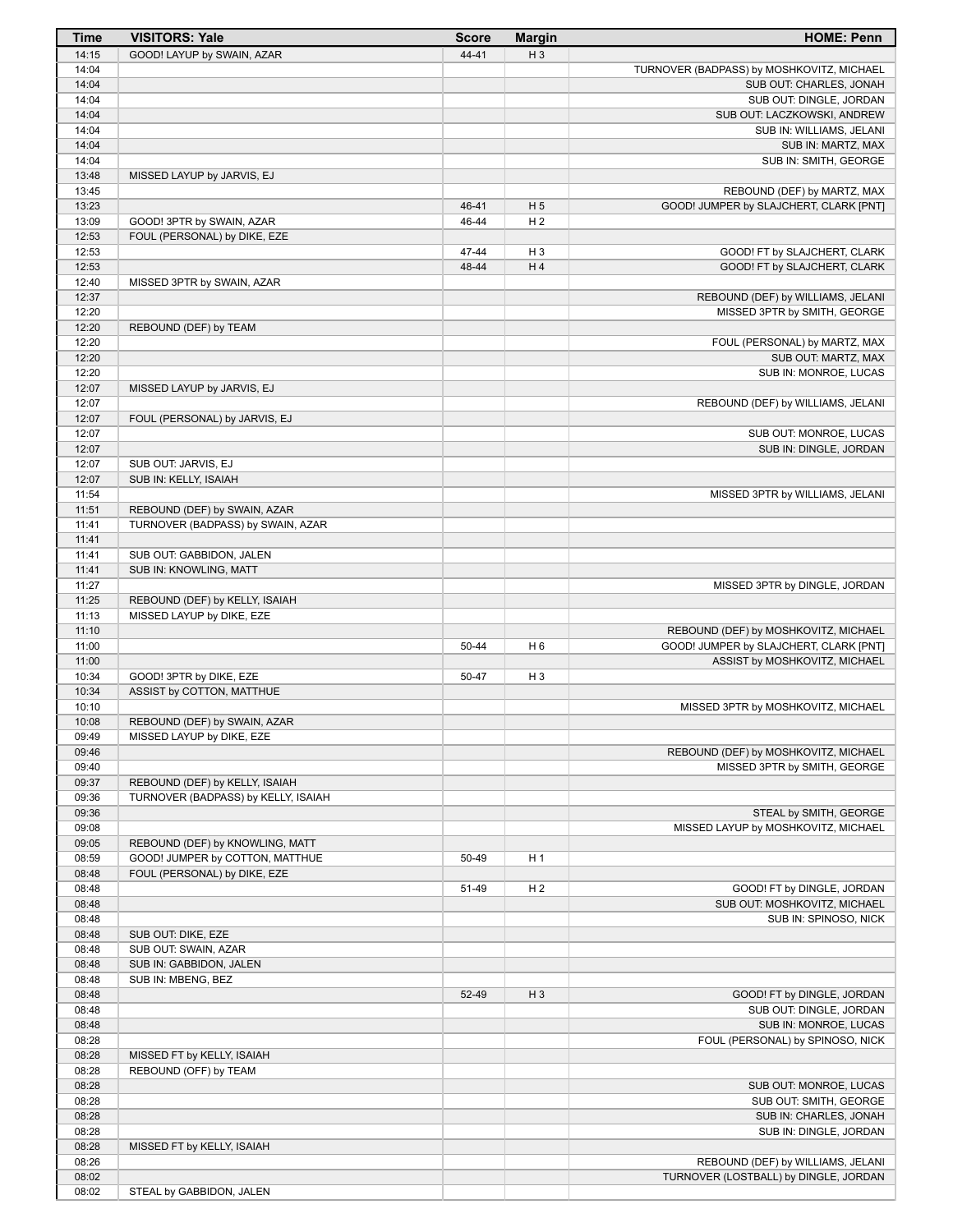| Time           | <b>VISITORS: Yale</b>                                              | <b>Score</b>       | <b>Margin</b>                    | <b>HOME: Penn</b>                                                |
|----------------|--------------------------------------------------------------------|--------------------|----------------------------------|------------------------------------------------------------------|
| 07:44          | MISSED 3PTR by COTTON, MATTHUE                                     |                    |                                  |                                                                  |
| 07:41          |                                                                    |                    |                                  | REBOUND (DEF) by DINGLE, JORDAN                                  |
| 07:28<br>07:28 | FOUL (PERSONAL) by GABBIDON, JALEN                                 |                    |                                  |                                                                  |
| 07:28          |                                                                    |                    |                                  | SUB OUT: SPINOSO, NICK                                           |
| 07:28          |                                                                    |                    |                                  | SUB IN: MOSHKOVITZ, MICHAEL                                      |
| 07:28          | SUB OUT: COTTON, MATTHUE                                           |                    |                                  |                                                                  |
| 07:28          | SUB OUT: KELLY, ISAIAH                                             |                    |                                  |                                                                  |
| 07:28          | SUB IN: SWAIN, AZAR                                                |                    |                                  |                                                                  |
| 07:28          | SUB IN: JARVIS, EJ                                                 |                    |                                  |                                                                  |
| 07:16<br>07:16 | REBOUND (DEF) by TEAM                                              |                    |                                  | MISSED 3PTR by DINGLE, JORDAN                                    |
| 07:05          |                                                                    |                    |                                  | FOUL (PERSONAL) by CHARLES, JONAH                                |
| 07:05          |                                                                    |                    |                                  | SUB OUT: SLAJCHERT, CLARK                                        |
| 07:05          |                                                                    |                    |                                  | SUB OUT: CHARLES, JONAH                                          |
| 07:05          |                                                                    |                    |                                  | SUB IN: MARTZ, MAX                                               |
| 07:05          |                                                                    |                    |                                  | SUB IN: SMITH, GEORGE                                            |
| 07:05          | GOOD! FT by GABBIDON, JALEN                                        | 52-50              | H <sub>2</sub>                   |                                                                  |
| 07:05<br>06:42 | GOOD! FT by GABBIDON, JALEN                                        | $52 - 51$<br>54-51 | H <sub>1</sub><br>H <sub>3</sub> | GOOD! LAYUP by DINGLE, JORDAN                                    |
| 06:42          |                                                                    |                    |                                  | ASSIST by MOSHKOVITZ, MICHAEL                                    |
| 06:42          | FOUL (PERSONAL) by MBENG, BEZ                                      |                    |                                  |                                                                  |
| 06:42          |                                                                    | 55-51              | H4                               | GOOD! FT by DINGLE, JORDAN                                       |
| 06:29          | GOOD! JUMPER by GABBIDON, JALEN [PNT]                              | 55-53              | H <sub>2</sub>                   |                                                                  |
| 06:17          | FOUL (PERSONAL) by SWAIN, AZAR                                     |                    |                                  |                                                                  |
| 06:17          |                                                                    | 56-53              | H <sub>3</sub>                   | GOOD! FT by SMITH, GEORGE                                        |
| 06:17          |                                                                    | 57-53              | H4<br>H <sub>2</sub>             | GOOD! FT by SMITH, GEORGE                                        |
| 06:06<br>05:46 | GOOD! LAYUP by GABBIDON, JALEN                                     | 57-55<br>59-55     | H4                               | GOOD! LAYUP by DINGLE, JORDAN                                    |
| 05:34          | MISSED 3PTR by GABBIDON, JALEN                                     |                    |                                  |                                                                  |
| 05:32          |                                                                    |                    |                                  | REBOUND (DEF) by DINGLE, JORDAN                                  |
| 05:22          |                                                                    |                    |                                  | MISSED LAYUP by MOSHKOVITZ, MICHAEL                              |
| 05:19          | REBOUND (DEF) by GABBIDON, JALEN                                   |                    |                                  |                                                                  |
| 05:14          | MISSED LAYUP by MBENG, BEZ                                         |                    |                                  |                                                                  |
| 05:13          | REBOUND (OFF) by JARVIS, EJ                                        |                    |                                  |                                                                  |
| 05:13<br>05:13 | GOOD! FT by JARVIS, EJ                                             | 59-56              | $H_3$                            | FOUL (PERSONAL) by WILLIAMS, JELANI                              |
| 05:13          | MISSED FT by JARVIS, EJ                                            |                    |                                  |                                                                  |
| 05:13          |                                                                    |                    |                                  | REBOUND (DEF) by SMITH, GEORGE                                   |
| 04:57          |                                                                    | 61-56              | H <sub>5</sub>                   | GOOD! JUMPER by DINGLE, JORDAN [PNT]                             |
| 04:34          | TURNOVER (BADPASS) by GABBIDON, JALEN                              |                    |                                  |                                                                  |
| 04:34          |                                                                    |                    |                                  | SUB OUT: SMITH, GEORGE                                           |
| 04:34          |                                                                    |                    |                                  | SUB IN: SLAJCHERT, CLARK                                         |
| 04:34<br>04:34 | SUB OUT: JARVIS, EJ<br>SUB IN: KELLY, ISAIAH                       |                    |                                  |                                                                  |
| 04:22          |                                                                    |                    |                                  | MISSED LAYUP by SLAJCHERT, CLARK                                 |
| 04:20          | REBOUND (DEF) by KELLY, ISAIAH                                     |                    |                                  |                                                                  |
| 04:13          | MISSED JUMPER by SWAIN, AZAR                                       |                    |                                  |                                                                  |
| 04:08          | REBOUND (OFF) by KELLY, ISAIAH                                     |                    |                                  |                                                                  |
| 04:08          | GOOD! LAYUP by KELLY, ISAIAH                                       | 61-58              | H <sub>3</sub>                   |                                                                  |
| 03:51          |                                                                    |                    |                                  | MISSED LAYUP by DINGLE, JORDAN                                   |
| 03:50          | REBOUND (DEF) by TEAM                                              |                    |                                  |                                                                  |
| 03:50<br>03:50 |                                                                    |                    |                                  | FOUL (PERSONAL) by MOSHKOVITZ, MICHAEL                           |
| 03:50          |                                                                    |                    |                                  | SUB OUT: SLAJCHERT, CLARK                                        |
| 03:50          |                                                                    |                    |                                  | SUB IN: SMITH, GEORGE                                            |
| 03:50          | MISSED FT by KELLY, ISAIAH                                         |                    |                                  |                                                                  |
| 03:49          |                                                                    |                    |                                  | REBOUND (DEF) by MOSHKOVITZ, MICHAEL                             |
| 03:34          |                                                                    | 63-58              | H <sub>5</sub>                   | GOOD! JUMPER by MARTZ, MAX                                       |
| 03:34          | FOUL (PERSONAL) by KNOWLING, MATT                                  |                    |                                  |                                                                  |
| 03:34<br>03:20 |                                                                    | 64-58              | H <sub>6</sub>                   | GOOD! FT by MARTZ, MAX<br>FOUL (PERSONAL) by MOSHKOVITZ, MICHAEL |
| 03:20          | MISSED FT by KELLY, ISAIAH                                         |                    |                                  |                                                                  |
| 03:20          | REBOUND (OFF) by TEAM                                              |                    |                                  |                                                                  |
| 03:20          | MISSED FT by KELLY, ISAIAH                                         |                    |                                  |                                                                  |
| 03:19          |                                                                    |                    |                                  | REBOUND (DEF) by SMITH, GEORGE                                   |
| 03:07          |                                                                    | 66-58              | H 8                              | GOOD! JUMPER by DINGLE, JORDAN [PNT]                             |
| 02:50          | MISSED 3PTR by SWAIN, AZAR                                         |                    |                                  |                                                                  |
| 02:47          | REBOUND (OFF) by GABBIDON, JALEN                                   |                    |                                  |                                                                  |
| 02:45<br>02:45 | MISSED LAYUP by GABBIDON, JALEN<br>REBOUND (OFF) by KNOWLING, MATT |                    |                                  |                                                                  |
| 02:45          | GOOD! LAYUP by KNOWLING, MATT                                      | 66-60              | H <sub>6</sub>                   |                                                                  |
| 02:45          | TIMEOUT 30SEC                                                      |                    |                                  |                                                                  |
| 02:45          |                                                                    |                    |                                  |                                                                  |
| 02:45          |                                                                    |                    |                                  | SUB OUT: MARTZ, MAX                                              |
| 02:45          |                                                                    |                    |                                  | SUB IN: SLAJCHERT, CLARK                                         |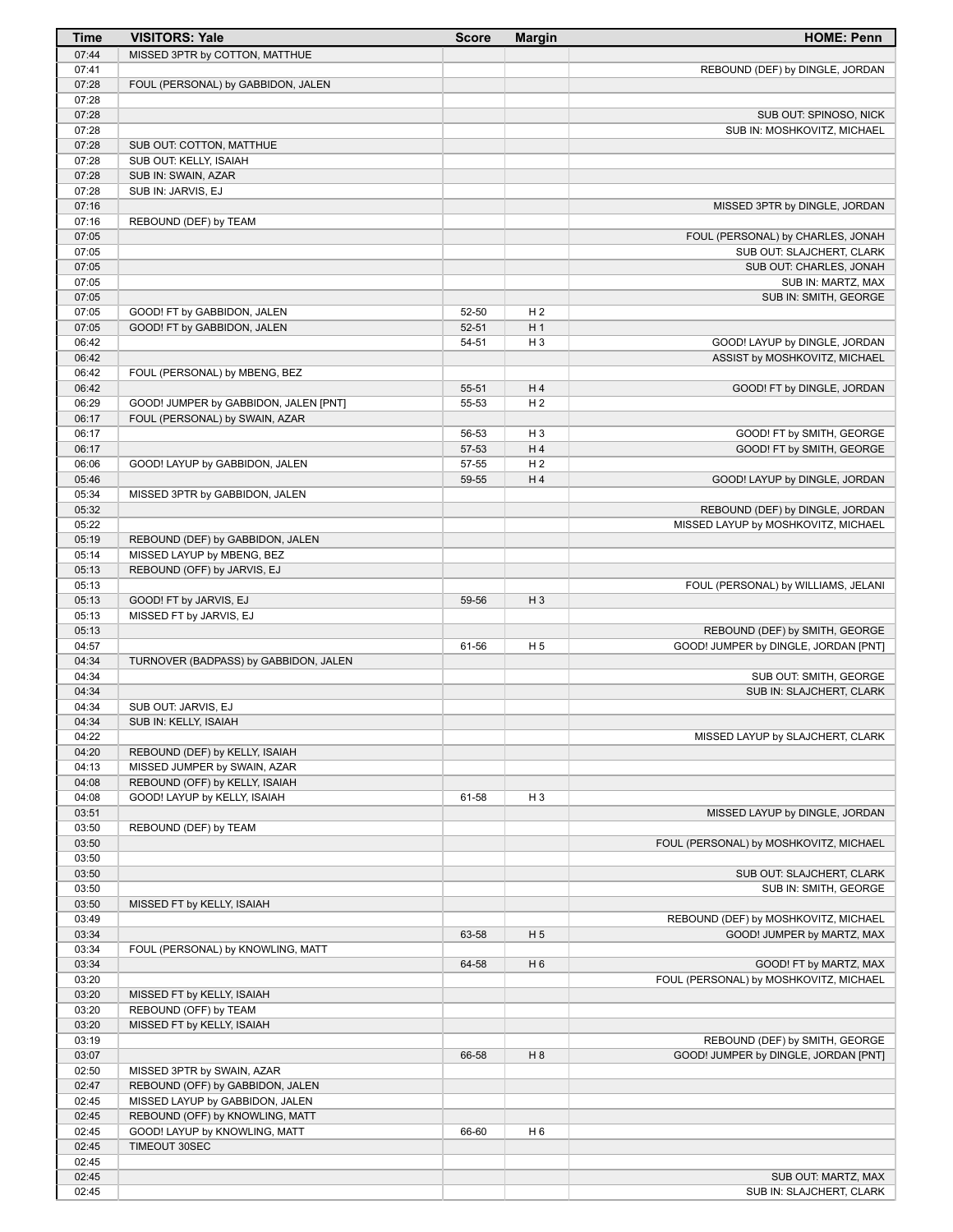| <b>Time</b> | <b>VISITORS: Yale</b>               | <b>Score</b> | <b>Margin</b>  | <b>HOME: Penn</b>                     |
|-------------|-------------------------------------|--------------|----------------|---------------------------------------|
| 02:17       |                                     |              |                | TURNOVER (LOSTBALL) by DINGLE, JORDAN |
| 02:17       |                                     |              |                | SUB OUT: SLAJCHERT, CLARK             |
| 02:17       |                                     |              |                | SUB IN: MARTZ, MAX                    |
| 02:06       | GOOD! LAYUP by KNOWLING, MATT       | 66-62        | H4             |                                       |
| 02:06       | ASSIST by SWAIN, AZAR               |              |                |                                       |
| 01:37       |                                     | 69-62        | H 7            | GOOD! 3PTR by DINGLE, JORDAN          |
| 01:27       |                                     |              |                | FOUL (PERSONAL) by SMITH, GEORGE      |
| 01:27       | MISSED FT by KELLY, ISAIAH          |              |                |                                       |
| 01:27       | REBOUND (OFF) by TEAM               |              |                |                                       |
| 01:27       | GOOD! FT by KELLY, ISAIAH           | 69-63        | H <sub>6</sub> |                                       |
| 01:27       |                                     |              |                | SUB OUT: MARTZ, MAX                   |
| 01:27       |                                     |              |                | SUB IN: SLAJCHERT, CLARK              |
| 01:13       | SUB OUT: KELLY, ISAIAH              |              |                |                                       |
| 01:13       | SUB IN: COTTON, MATTHUE             |              |                |                                       |
| 00:58       |                                     | 71-63        | H 8            | GOOD! JUMPER by DINGLE, JORDAN [PNT]  |
| 00:47       | MISSED 3PTR by GABBIDON, JALEN      |              |                |                                       |
| 00:44       |                                     |              |                | REBOUND (DEF) by SMITH, GEORGE        |
| 00:41       | FOUL (PERSONAL) by SWAIN, AZAR      |              |                |                                       |
| 00:41       |                                     | 72-63        | H9             | GOOD! FT by SLAJCHERT, CLARK [FB]     |
| 00:41       |                                     | 73-63        | $H_1$ 10       | GOOD! FT by SLAJCHERT, CLARK [FB]     |
| 00:41       |                                     |              |                | SUB OUT: SLAJCHERT, CLARK             |
| 00:41       |                                     |              |                | SUB IN: MARTZ, MAX                    |
| 00:38       | GOOD! LAYUP by GABBIDON, JALEN [FB] | 73-65        | H 8            |                                       |
| 00:38       | TIMEOUT 30SEC                       |              |                |                                       |
| 00:38       |                                     |              |                | SUB OUT: MOSHKOVITZ, MICHAEL          |
| 00:38       |                                     |              |                | SUB IN: SLAJCHERT, CLARK              |
| 00:26       | FOUL (PERSONAL) by MBENG, BEZ       |              |                |                                       |
| 00:26       |                                     | 74-65        | H9             | GOOD! FT by MARTZ, MAX                |
| 00:26       |                                     | 75-65        | H 10           | GOOD! FT by MARTZ, MAX                |
| 00:21       | MISSED 3PTR by SWAIN, AZAR          |              |                |                                       |
| 00:18       |                                     |              |                | REBOUND (DEF) by SLAJCHERT, CLARK     |
| 00:16       | FOUL (PERSONAL) by MBENG, BEZ       |              |                |                                       |
| 00:16       |                                     |              |                | MISSED FT by SLAJCHERT, CLARK         |
| 00:16       |                                     |              |                | REBOUND (OFF) by TEAM                 |
| 00:16       | SUB OUT: MBENG, BEZ                 |              |                |                                       |
| 00:16       | SUB IN: DIKE, EZE                   |              |                |                                       |
| 00:16       |                                     | 76-65        | H 11           | GOOD! FT by SLAJCHERT, CLARK [FB]     |
| 00:09       | MISSED 3PTR by DIKE, EZE            |              |                |                                       |
| 00:08       | REBOUND (OFF) by TEAM               |              |                |                                       |
| 00:03       | GOOD! 3PTR by COTTON, MATTHUE       | 76-68        | H <sub>8</sub> |                                       |

# **Yale 68, Penn 76**

| <b>Points (This Period)</b> | YAL            | <b>PEN</b>     |
|-----------------------------|----------------|----------------|
| In the Paint                | 22             | 22             |
| Off Turns                   |                |                |
| 2nd Chance                  | 10             |                |
| <b>Fast Break</b>           |                |                |
| Bench                       | 9              |                |
| Per Poss                    | 1.216<br>21/37 | 1.139<br>20/36 |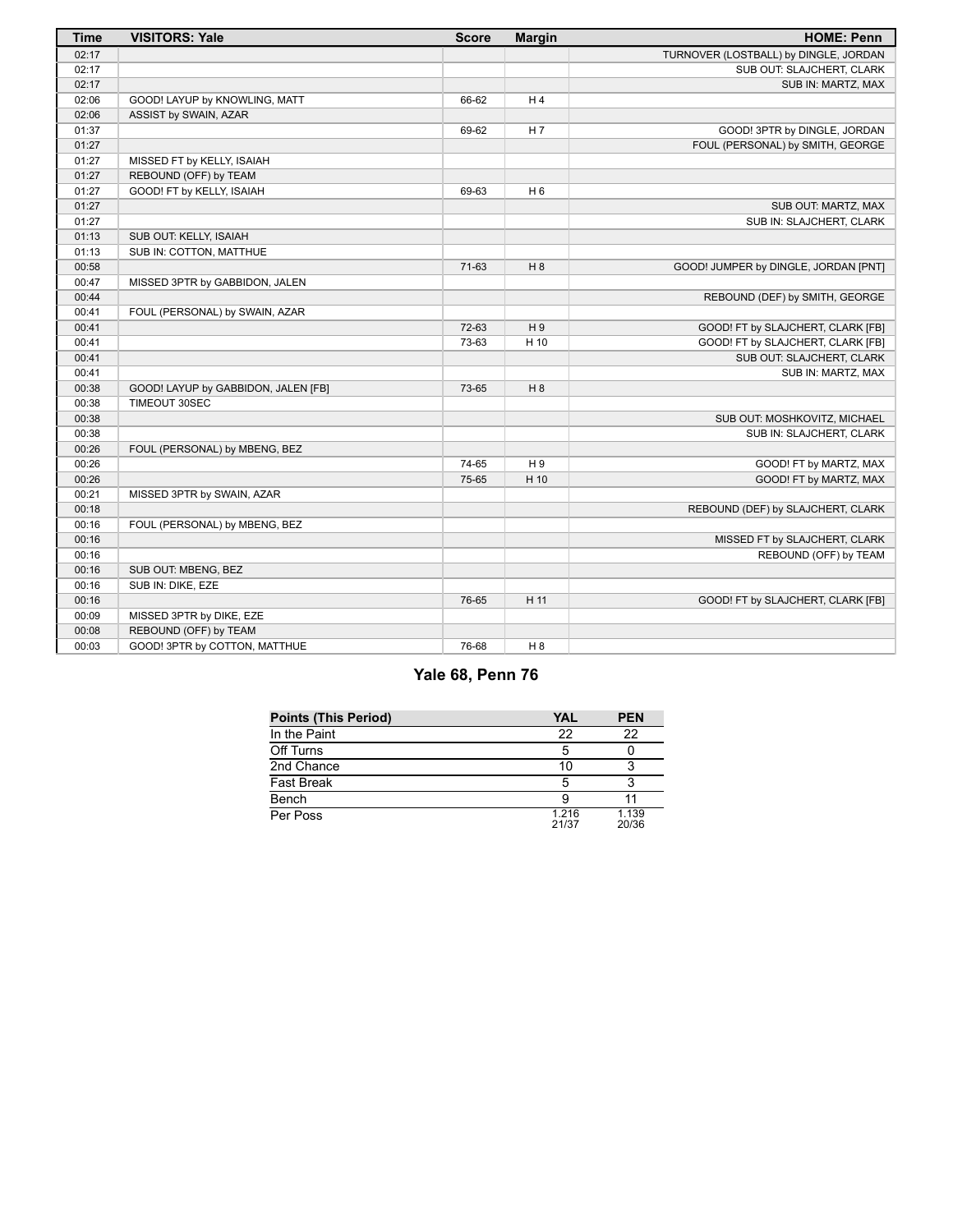#### **Official Scoring/Possession Reference Chart Yale vs Penn Period 1 January 22, 2022 at The Palestra (Macquarie Court) - Philadelphia**



#### **Period 1**

| <b>Time</b> | <b>VISITORS: Yale</b>              | <b>Score</b> | <b>Margin</b>  | <b>HOME: Penn</b>                      |
|-------------|------------------------------------|--------------|----------------|----------------------------------------|
| 19:33       | GOOD! LAYUP by SWAIN, AZAR         | $0-2$        | V 2            |                                        |
| 19:18       |                                    | $2 - 2$      | $\mathsf{T}$   | GOOD! JUMPER by DINGLE, JORDAN         |
| 18:49       |                                    | $4 - 2$      | H <sub>2</sub> | GOOD! LAYUP by DINGLE, JORDAN          |
| 18:34       | GOOD! LAYUP by KNOWLING, MATT      | $4 - 4$      | T              |                                        |
| 18:34       | GOOD! FT by KNOWLING, MATT         | $4 - 5$      | V <sub>1</sub> |                                        |
| 17:21       | GOOD! LAYUP by MBENG, BEZ          | $4 - 7$      | V3             |                                        |
| 17:01       |                                    | $6 - 7$      | V <sub>1</sub> | GOOD! LAYUP by MOSHKOVITZ, MICHAEL     |
| 15:45       |                                    | $9 - 7$      | H <sub>2</sub> | GOOD! 3PTR by MARTZ, MAX               |
| 15:26       | GOOD! LAYUP by GABBIDON, JALEN     | $9-9$        | $\mathsf T$    |                                        |
| 13:41       |                                    | $11-9$       | H <sub>2</sub> | GOOD! LAYUP by MOSHKOVITZ, MICHAEL     |
| 12:35       |                                    | $14-9$       | H 5            | GOOD! 3PTR by CHARLES, JONAH           |
| 12:15       | GOOD! LAYUP by GABBIDON, JALEN     | $14 - 11$    | $H_3$          |                                        |
| 11:54       |                                    | $16 - 11$    | H 5            | GOOD! JUMPER by SLAJCHERT, CLARK [PNT] |
| 10:03       | GOOD! LAYUP by COTTON, MATTHUE     | 16-13        | H <sub>3</sub> |                                        |
| 08:55       | GOOD! FT by KELLY, ISAIAH          | $16 - 14$    | H <sub>2</sub> |                                        |
| 08:08       |                                    | 18-14        | H 4            | GOOD! JUMPER by DINGLE, JORDAN [PNT]   |
| 07:36       |                                    | $20 - 14$    | H 6            | GOOD! LAYUP by DINGLE, JORDAN          |
| 07:00       |                                    | $22 - 14$    | H8             | GOOD! JUMPER by CHARLES, JONAH         |
| 06:39       | GOOD! LAYUP by KELLY, ISAIAH       | $22 - 16$    | H 6            |                                        |
| 05:23       |                                    | 24-16        | H 8            | GOOD! LAYUP by DINGLE, JORDAN          |
| 04:31       | GOOD! FT by KNOWLING, MATT         | 24-17        | H <sub>7</sub> |                                        |
| 04:31       | GOOD! FT by KNOWLING, MATT         | 24-18        | H <sub>6</sub> |                                        |
| 03:50       |                                    | 26-18        | H <sub>8</sub> | GOOD! LAYUP by SMITH, GEORGE           |
| 03:02       | GOOD! FT by GABBIDON, JALEN [FB]   | 26-19        | H 7            |                                        |
| 03:02       | GOOD! FT by GABBIDON, JALEN [FB]   | 26-20        | H 6            |                                        |
| 02:34       |                                    | 29-20        | H 9            | GOOD! 3PTR by CHARLES, JONAH           |
| 01:59       |                                    | $31 - 20$    | H 11           | GOOD! LAYUP by DINGLE, JORDAN          |
| 01:59       |                                    | 32-20        | H 12           | GOOD! FT by DINGLE, JORDAN             |
| 01:15       | GOOD! LAYUP by KNOWLING, MATT [FB] | 32-22        | H 10           |                                        |
| 01:01       |                                    | 33-22        | H 11           | GOOD! FT by SMITH, GEORGE              |
| 01:01       |                                    | 34-22        | H 12           | GOOD! FT by SMITH, GEORGE              |
| 01:01       |                                    | 35-22        | H 13           | GOOD! FT by SMITH, GEORGE              |
| 00:03       | GOOD! FT by MOLLOY, JACK           | $35 - 23$    | H 12           |                                        |

**Yale 23, Penn 35**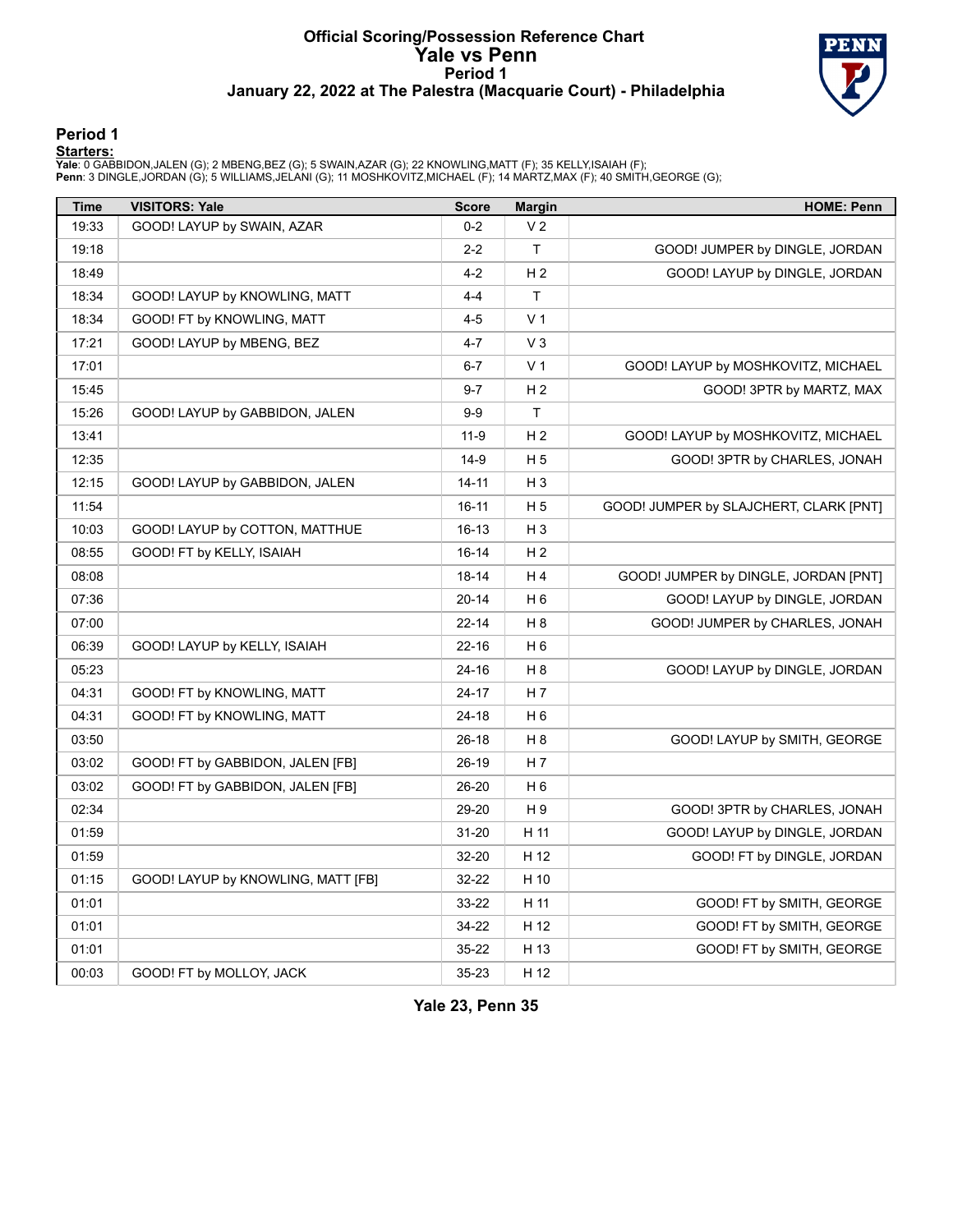#### **Official Scoring/Possession Reference Chart Yale vs Penn Period 2 January 22, 2022 at The Palestra (Macquarie Court) - Philadelphia**



### **Period 2**

| Time  | <b>VISITORS: Yale</b>                 | <b>Score</b> | <b>Margin</b>  | <b>HOME: Penn</b>                      |
|-------|---------------------------------------|--------------|----------------|----------------------------------------|
| 19:49 | GOOD! LAYUP by GABBIDON, JALEN        | 35-25        | H 10           |                                        |
| 19:24 |                                       | 37-25        | H 12           | GOOD! LAYUP by WILLIAMS, JELANI        |
| 18:53 | GOOD! FT by SWAIN, AZAR               | 37-26        | H 11           |                                        |
| 18:53 | GOOD! FT by SWAIN, AZAR               | 37-27        | H 10           |                                        |
| 18:24 | GOOD! FT by SWAIN, AZAR               | 37-28        | H9             |                                        |
| 18:24 | GOOD! FT by SWAIN, AZAR               | 37-29        | H 8            |                                        |
| 18:24 | GOOD! FT by SWAIN, AZAR               | 37-30        | H 7            |                                        |
| 18:04 |                                       | 39-30        | H9             | GOOD! LAYUP by DINGLE, JORDAN          |
| 17:47 | GOOD! LAYUP by KNOWLING, MATT         | 39-32        | H 7            |                                        |
| 16:05 | GOOD! LAYUP by MBENG, BEZ             | 39-34        | H 5            |                                        |
| 15:39 |                                       | 42-34        | H <sub>8</sub> | GOOD! 3PTR by MARTZ, MAX               |
| 15:20 | GOOD! FT by GABBIDON, JALEN           | 42-35        | H 7            |                                        |
| 15:20 | GOOD! FT by GABBIDON, JALEN           | 42-36        | H <sub>6</sub> |                                        |
| 14:50 | GOOD! LAYUP by GABBIDON, JALEN [FB]   | 42-38        | H4             |                                        |
| 14:50 | GOOD! FT by GABBIDON, JALEN [FB]      | 42-39        | $H_3$          |                                        |
| 14:33 |                                       | 44-39        | H <sub>5</sub> | GOOD! JUMPER by SLAJCHERT, CLARK [PNT] |
| 14:15 | GOOD! LAYUP by SWAIN, AZAR            | 44-41        | $H_3$          |                                        |
| 13:23 |                                       | 46-41        | H <sub>5</sub> | GOOD! JUMPER by SLAJCHERT, CLARK [PNT] |
| 13:09 | GOOD! 3PTR by SWAIN, AZAR             | 46-44        | H <sub>2</sub> |                                        |
| 12:53 |                                       | 47-44        | $H_3$          | GOOD! FT by SLAJCHERT, CLARK           |
| 12:53 |                                       | 48-44        | H4             | GOOD! FT by SLAJCHERT, CLARK           |
| 11:00 |                                       | 50-44        | H <sub>6</sub> | GOOD! JUMPER by SLAJCHERT, CLARK [PNT] |
| 10:34 | GOOD! 3PTR by DIKE, EZE               | 50-47        | $H_3$          |                                        |
| 08:59 | GOOD! JUMPER by COTTON, MATTHUE       | 50-49        | H <sub>1</sub> |                                        |
| 08:48 |                                       | 51-49        | H <sub>2</sub> | GOOD! FT by DINGLE, JORDAN             |
| 08:48 |                                       | 52-49        | $H_3$          | GOOD! FT by DINGLE, JORDAN             |
| 07:05 | GOOD! FT by GABBIDON, JALEN           | 52-50        | H <sub>2</sub> |                                        |
| 07:05 | GOOD! FT by GABBIDON, JALEN           | $52 - 51$    | H <sub>1</sub> |                                        |
| 06:42 |                                       | 54-51        | H <sub>3</sub> | GOOD! LAYUP by DINGLE, JORDAN          |
| 06:42 |                                       | 55-51        | H 4            | GOOD! FT by DINGLE, JORDAN             |
| 06:29 | GOOD! JUMPER by GABBIDON, JALEN [PNT] | 55-53        | H <sub>2</sub> |                                        |
| 06:17 |                                       | 56-53        | $H_3$          | GOOD! FT by SMITH, GEORGE              |
| 06:17 |                                       | 57-53        | H 4            | GOOD! FT by SMITH, GEORGE              |
| 06:06 | GOOD! LAYUP by GABBIDON, JALEN        | 57-55        | H <sub>2</sub> |                                        |
| 05:46 |                                       | 59-55        | H 4            | GOOD! LAYUP by DINGLE, JORDAN          |
| 05:13 | GOOD! FT by JARVIS, EJ                | 59-56        | $H_3$          |                                        |
| 04:57 |                                       | 61-56        | H <sub>5</sub> | GOOD! JUMPER by DINGLE, JORDAN [PNT]   |
| 04:08 | GOOD! LAYUP by KELLY, ISAIAH          | 61-58        | H <sub>3</sub> |                                        |
| 03:34 |                                       | 63-58        | H <sub>5</sub> | GOOD! JUMPER by MARTZ, MAX             |
| 03:34 |                                       | 64-58        | H <sub>6</sub> | GOOD! FT by MARTZ, MAX                 |
| 03:07 |                                       | 66-58        | H <sub>8</sub> | GOOD! JUMPER by DINGLE, JORDAN [PNT]   |
| 02:45 | GOOD! LAYUP by KNOWLING, MATT         | 66-60        | H <sub>6</sub> |                                        |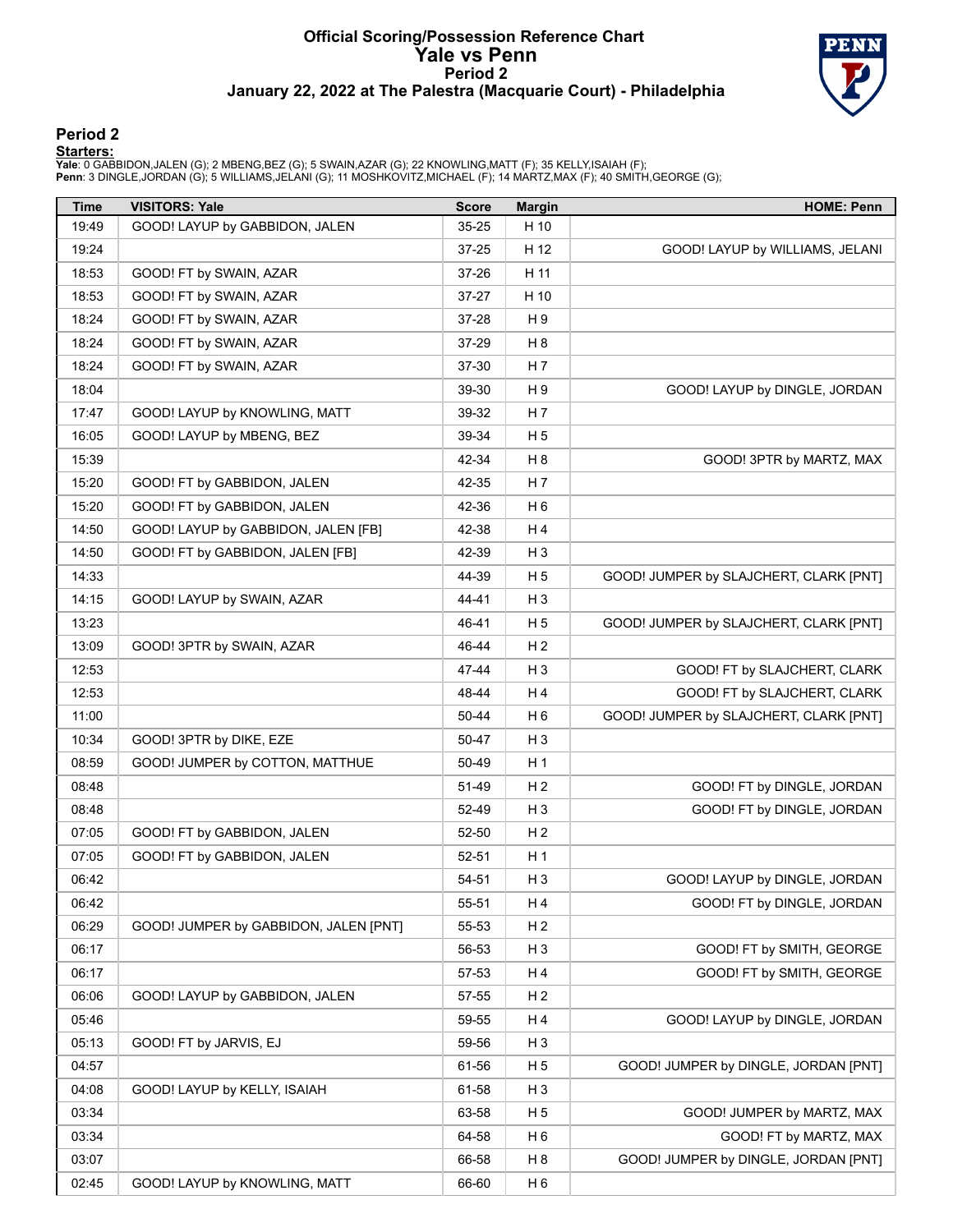| <b>Time</b> | <b>VISITORS: Yale</b>               | <b>Score</b> | <b>Margin</b>  | <b>HOME: Penn</b>                    |
|-------------|-------------------------------------|--------------|----------------|--------------------------------------|
| 02:06       | GOOD! LAYUP by KNOWLING, MATT       | 66-62        | H4             |                                      |
| 01:37       |                                     | 69-62        | H <sub>7</sub> | GOOD! 3PTR by DINGLE, JORDAN         |
| 01:27       | GOOD! FT by KELLY, ISAIAH           | 69-63        | H 6            |                                      |
| 00:58       |                                     | 71-63        | H 8            | GOOD! JUMPER by DINGLE, JORDAN [PNT] |
| 00:41       |                                     | 72-63        | H <sub>9</sub> | GOOD! FT by SLAJCHERT, CLARK [FB]    |
| 00:41       |                                     | 73-63        | H 10           | GOOD! FT by SLAJCHERT, CLARK [FB]    |
| 00:38       | GOOD! LAYUP by GABBIDON, JALEN [FB] | 73-65        | H 8            |                                      |
| 00:26       |                                     | 74-65        | H <sub>9</sub> | GOOD! FT by MARTZ, MAX               |
| 00:26       |                                     | 75-65        | H 10           | GOOD! FT by MARTZ, MAX               |
| 00:16       |                                     | 76-65        | H 11           | GOOD! FT by SLAJCHERT, CLARK [FB]    |
| 00:03       | GOOD! 3PTR by COTTON, MATTHUE       | 76-68        | H 8            |                                      |

**Yale 68, Penn 76**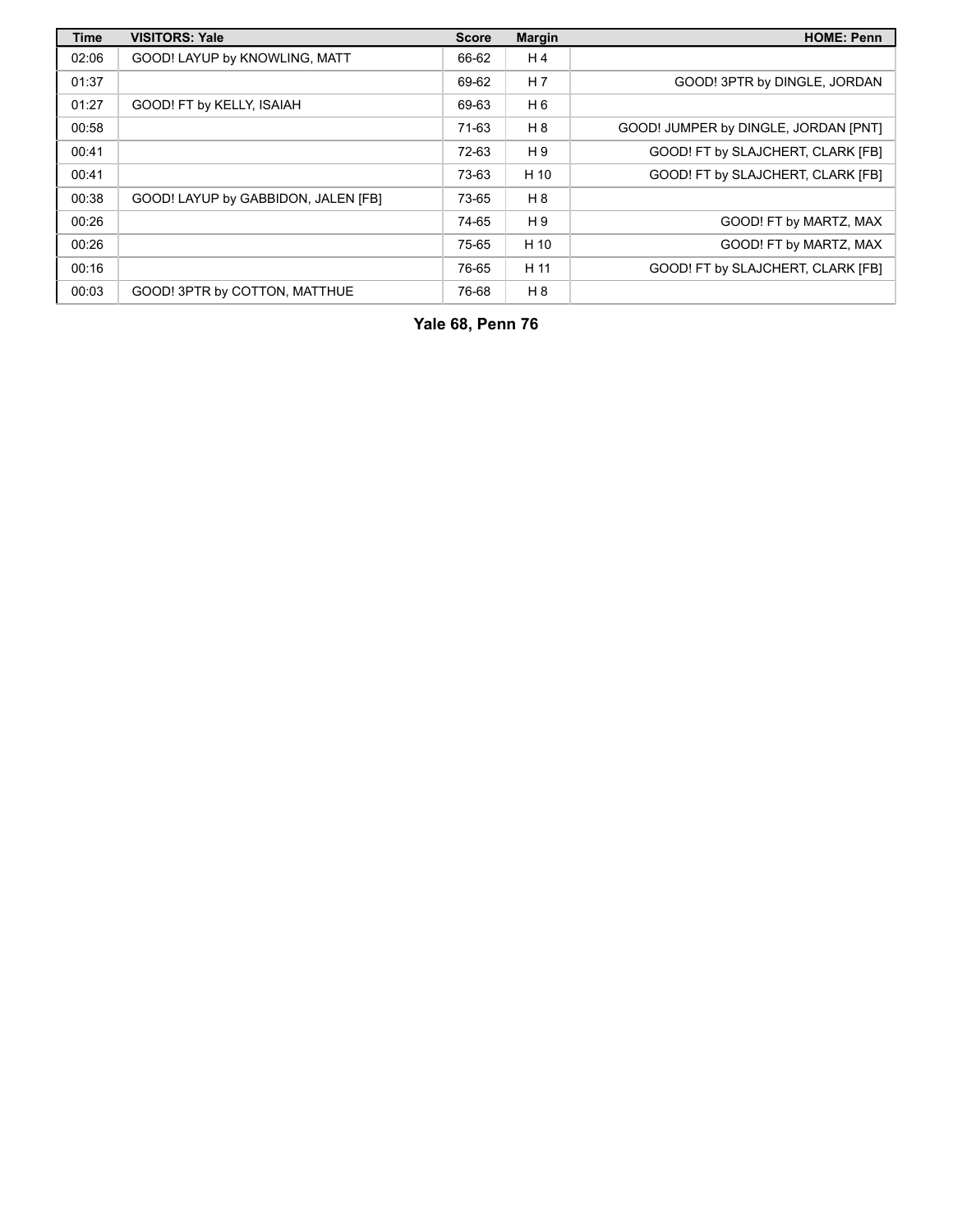### **Official Substitutions Log Yale vs Penn Period 1 January 22, 2022 at The Palestra (Macquarie Court) - Philadelphia**



| <b>VISITORS: Yale</b>         | <b>Time</b>    | <b>Score</b> | <b>HOME: Penn</b>                                     |
|-------------------------------|----------------|--------------|-------------------------------------------------------|
| 0 GABBIDON, JALEN             |                |              | 3 DINGLE.JORDAN                                       |
| 2 MBENG, BEZ                  |                |              | 5 WILLIAMS, JELANI                                    |
| 5 SWAIN, AZAR                 |                |              | 11 MOSHKOVITZ, MICHAEL                                |
| 22 KNOWLING, MATT             |                |              | 14 MARTZ, MAX                                         |
| 35 KELLY, ISAIAH              |                |              | 40 SMITH, GEORGE                                      |
|                               | 14:47          | $9-9$        | SUB OUT: WILLIAMS, JELANI                             |
|                               | 14:47          |              | SUB OUT: MARTZ, MAX                                   |
|                               | 14:47          |              | SUB OUT: SMITH, GEORGE                                |
|                               | 14:47          |              | SUB IN: SLAJCHERT, CLARK                              |
|                               | 14:47          |              | SUB IN: CHARLES, JONAH                                |
|                               | 14:47          |              | SUB IN: LACZKOWSKI, ANDREW                            |
| SUB OUT: 2 MBENG, BEZ         | 14:47          |              |                                                       |
| SUB OUT: 22 KNOWLING.MATT     | 14:47          |              |                                                       |
| SUB OUT: 35 KELLY, ISAIAH     | 14:47          |              |                                                       |
| SUB IN: 1 DIKE, EZE           | 14:47          |              |                                                       |
| SUB IN: 10 COTTON, MATTHUE    | 14:47          |              |                                                       |
| SUB IN: 15 JARVIS, EJ         | 14:47          |              |                                                       |
|                               | 13:03<br>13:03 | $9 - 11$     | SUB OUT: MOSHKOVITZ, MICHAEL<br>SUB IN: SPINOSO, NICK |
|                               | 13:03          |              | SUB OUT: DINGLE, JORDAN                               |
|                               | 13:03          |              | SUB IN: MONROE, LUCAS                                 |
| SUB OUT: 0 GABBIDON, JALEN    | 11:42          | $11 - 16$    |                                                       |
| SUB OUT: 15 JARVIS, EJ        | 11:42          |              |                                                       |
| SUB IN: 22 KNOWLING, MATT     | 11:42          |              |                                                       |
| SUB IN: 35 KELLY, ISAIAH      | 11:42          |              |                                                       |
|                               | 09:17          | 13-16        | SUB OUT: CHARLES, JONAH                               |
|                               | 09:17          |              | SUB OUT: SPINOSO, NICK                                |
|                               | 09:17          |              | SUB OUT: LACZKOWSKI, ANDREW                           |
|                               | 09:17          |              | SUB OUT: MONROE, LUCAS                                |
|                               | 09:17          |              | SUB IN: DINGLE, JORDAN                                |
|                               | 09:17          |              | SUB IN: WILLIAMS, JELANI                              |
|                               | 09:17          |              | SUB IN: MOSHKOVITZ, MICHAEL                           |
|                               | 09:17          |              | SUB IN: SMITH, GEORGE                                 |
| SUB OUT: 1 DIKE, EZE          | 09:17          |              |                                                       |
| SUB OUT: 5 SWAIN, AZAR        | 09:17          |              |                                                       |
| SUB IN: 2 MBENG, BEZ          | 09:17          |              |                                                       |
| SUB IN: 13 FEINBERG, MICHAEL  | 09:17          |              |                                                       |
|                               | 08:54          | $14 - 16$    | SUB OUT: SLAJCHERT, CLARK                             |
|                               | 08:54          |              | SUB IN: CHARLES, JONAH                                |
| SUB OUT: 10 COTTON, MATTHUE   | 08:54          |              |                                                       |
| SUB IN: 0 GABBIDON, JALEN     | 08:54          |              |                                                       |
| SUB OUT: 13 FEINBERG, MICHAEL | 04:31          | $17 - 24$    |                                                       |
| SUB IN: 5 SWAIN, AZAR         | 04:31          |              |                                                       |
|                               | 04:31          |              | SUB OUT: DINGLE, JORDAN                               |
|                               | 04:31          |              | SUB OUT: MOSHKOVITZ, MICHAEL                          |
|                               | 04:31          |              | SUB IN: SPINOSO, NICK                                 |
|                               | 04:31          |              | SUB IN: LACZKOWSKI, ANDREW                            |
| SUB OUT: 22 KNOWLING, MATT    | 04:31          |              |                                                       |
| SUB IN: 10 COTTON, MATTHUE    | 04:31          |              |                                                       |
|                               | 03:02          | 18-26        | SUB OUT: WILLIAMS, JELANI                             |
|                               | 03:02          |              | SUB OUT: SPINOSO, NICK                                |
|                               | 03:02          |              | SUB OUT: SMITH, GEORGE                                |
|                               | 03:02          |              | SUB IN: SLAJCHERT, CLARK<br>SUB IN: DINGLE, JORDAN    |
|                               | 03:02<br>03:02 |              | SUB IN: MOSHKOVITZ, MICHAEL                           |
| SUB IN: 20 MOLLOY, JACK       | 03:02          |              |                                                       |
| SUB OUT: 35 KELLY, ISAIAH     | 03:02          |              |                                                       |
| SUB OUT: 0 GABBIDON, JALEN    | 02:16          | 20-29        |                                                       |
| SUB IN: 22 KNOWLING, MATT     | 02:16          |              |                                                       |
|                               | 01:59          | 20-31        | SUB OUT: SLAJCHERT, CLARK                             |
|                               | 01:59          |              | SUB OUT: CHARLES, JONAH                               |
|                               | 01:59          |              | SUB IN: WILLIAMS, JELANI                              |
|                               | 01:59          |              | SUB IN: SMITH, GEORGE                                 |
|                               | 01:14          | 22-32        | SUB OUT: LACZKOWSKI, ANDREW                           |
|                               | 01:14          |              | SUB IN: SLAJCHERT, CLARK                              |
|                               | 01:01          | 22-34        | SUB OUT: SLAJCHERT, CLARK                             |
|                               | 01:01          |              | SUB IN: LACZKOWSKI, ANDREW                            |
|                               | 00:44          | 22-35        | SUB OUT: LACZKOWSKI, ANDREW                           |
|                               | 00:44          |              | SUB IN: CHARLES, JONAH                                |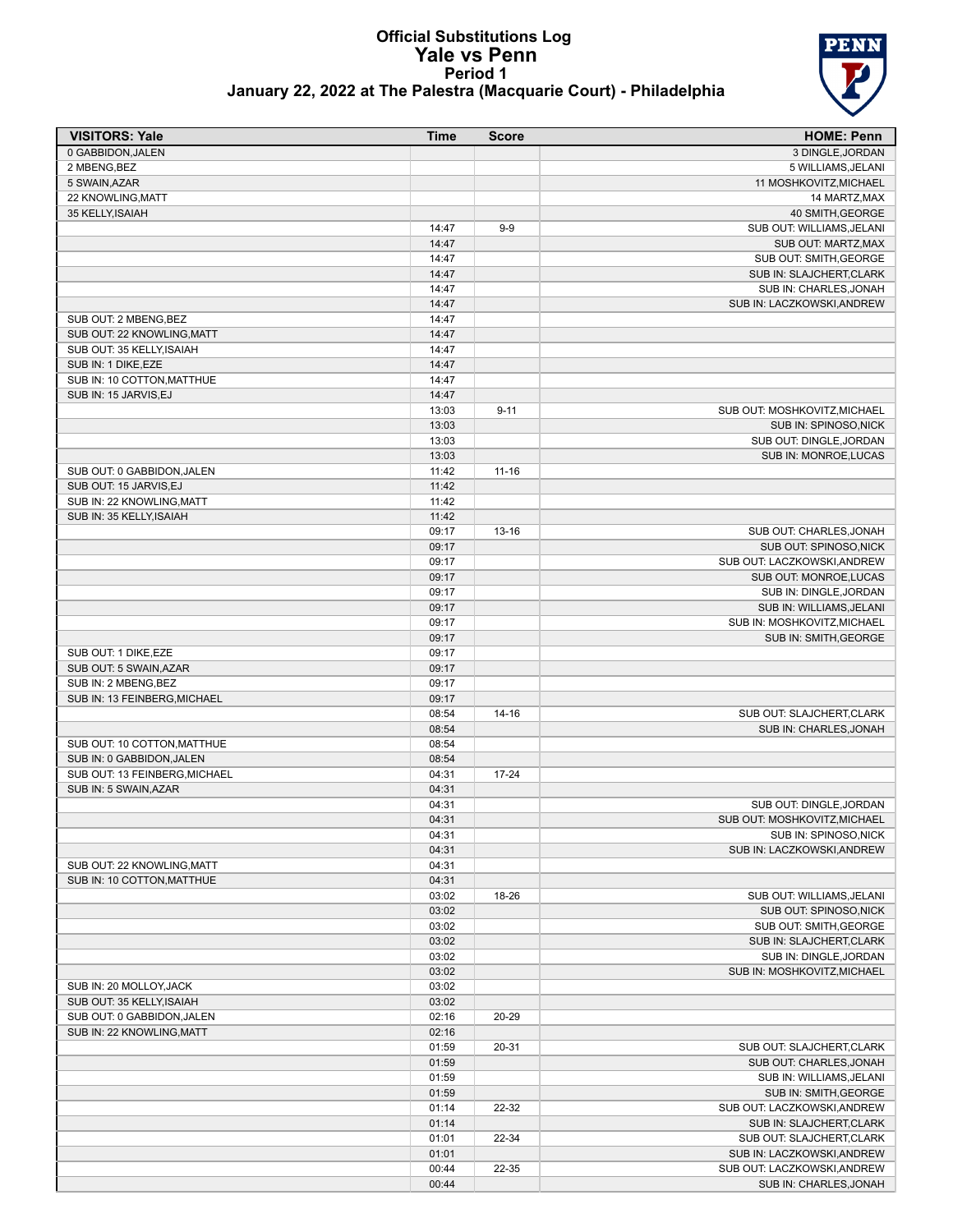| <b>VISITORS: Yale</b> | <b>Time</b> | <b>Score</b> | <b>HOME: Penn</b>          |
|-----------------------|-------------|--------------|----------------------------|
|                       | 00:25       | 22-35        | SUB OUT: CHARLES.JONAH     |
|                       | 00:25       |              | SUB IN: LACZKOWSKI.ANDREW  |
|                       | 00:03       | 23-35        | SUB OUT: LACZKOWSKI.ANDREW |
|                       | 00:03       |              | SUB IN: CHARLES, JONAH     |

**Yale 23, Penn 35**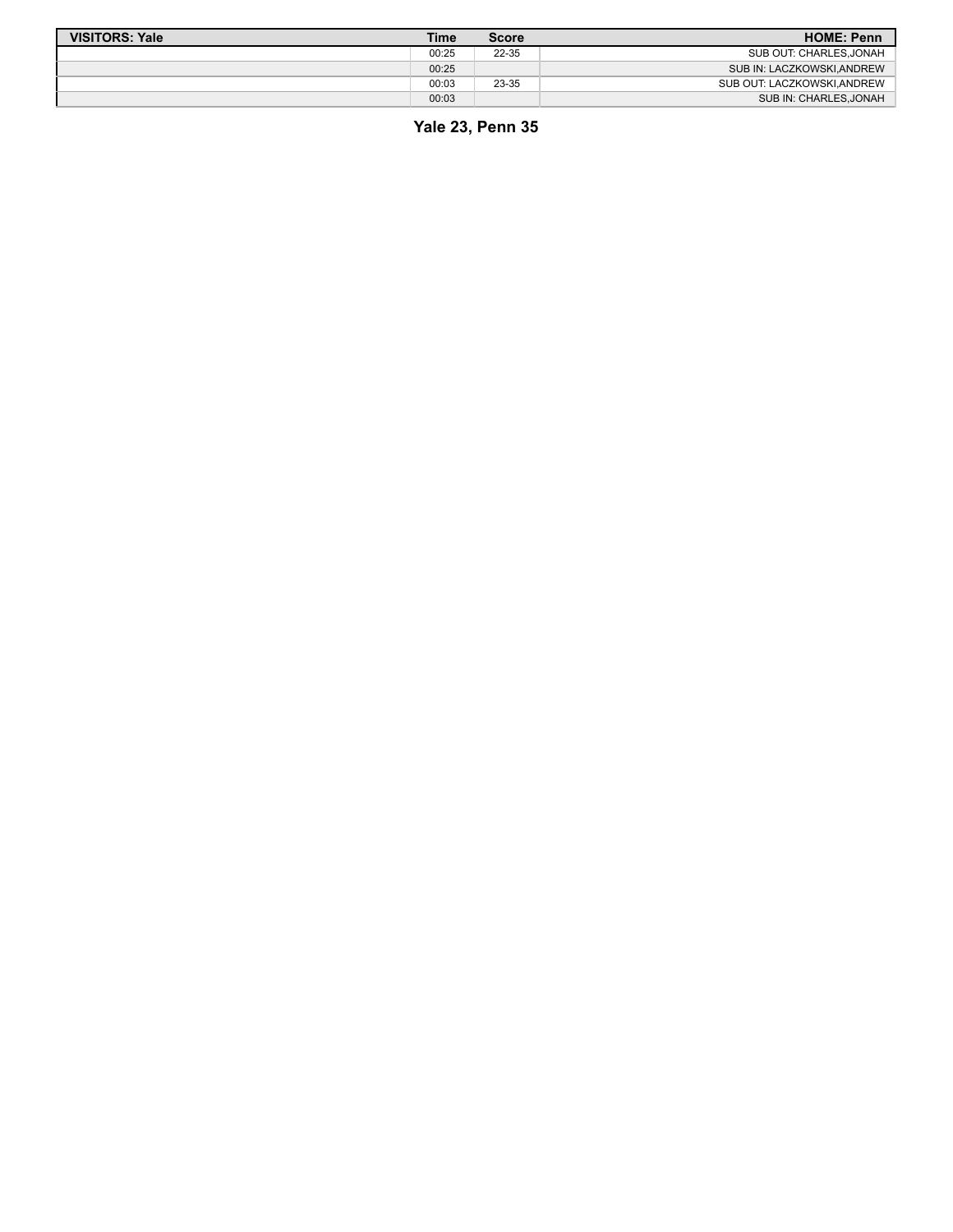#### **Official Substitutions Log Yale vs Penn Period 2 January 22, 2022 at The Palestra (Macquarie Court) - Philadelphia**



| <b>VISITORS: Yale</b>       | <b>Time</b>    | <b>Score</b> | <b>HOME: Penn</b>                                     |
|-----------------------------|----------------|--------------|-------------------------------------------------------|
| 0 GABBIDON, JALEN           |                |              | 3 DINGLE, JORDAN                                      |
| 2 MBENG, BEZ                |                |              | 5 WILLIAMS, JELANI                                    |
| 5 SWAIN, AZAR               |                |              | 11 MOSHKOVITZ, MICHAEL                                |
| 22 KNOWLING, MATT           |                |              | 14 MARTZ, MAX                                         |
| 35 KELLY, ISAIAH            |                |              | 40 SMITH, GEORGE                                      |
|                             | 20:00          | ÷,           | SUB OUT: CHARLES, JONAH                               |
|                             | 20:00          |              | SUB IN: MARTZ, MAX                                    |
| SUB OUT: 10 COTTON, MATTHUE | 20:00          |              |                                                       |
| SUB OUT: 20 MOLLOY, JACK    | 20:00          |              |                                                       |
| SUB IN: 0 GABBIDON, JALEN   | 20:00          |              |                                                       |
| SUB IN: 35 KELLY, ISAIAH    | 20:00          |              |                                                       |
|                             | 16:16          | 32-39        | SUB OUT: WILLIAMS, JELANI                             |
|                             | 16:16          |              | SUB OUT: SMITH, GEORGE                                |
|                             | 16:16          |              | SUB IN: SLAJCHERT.CLARK                               |
|                             | 16:16          |              | SUB IN: CHARLES, JONAH                                |
|                             | 15:20          | 34-42        | SUB OUT: MARTZ, MAX                                   |
|                             | 15:20          |              | SUB IN: LACZKOWSKI, ANDREW                            |
| SUB OUT: 2 MBENG, BEZ       | 14:50          | 38-42        |                                                       |
| SUB OUT: 22 KNOWLING, MATT  | 14:50          |              |                                                       |
| SUB OUT: 35 KELLY, ISAIAH   | 14:50          |              |                                                       |
| SUB IN: 1 DIKE.EZE          | 14:50          |              |                                                       |
| SUB IN: 10 COTTON, MATTHUE  | 14:50          |              |                                                       |
| SUB IN: 15 JARVIS EJ        | 14:50          |              |                                                       |
|                             | 14:04          | 41-44        | SUB OUT: CHARLES, JONAH                               |
|                             | 14:04          |              | SUB OUT: DINGLE, JORDAN<br>SUB OUT: LACZKOWSKI.ANDREW |
|                             | 14:04          |              |                                                       |
|                             | 14:04          |              | SUB IN: WILLIAMS, JELANI                              |
|                             | 14:04          |              | SUB IN: MARTZ, MAX                                    |
|                             | 14:04          |              | SUB IN: SMITH, GEORGE                                 |
|                             | 12:20          | 44-48        | SUB OUT: MARTZ, MAX                                   |
|                             | 12:20<br>12:07 |              | SUB IN: MONROE, LUCAS                                 |
|                             | 12:07          | 44-48        | SUB OUT: MONROE, LUCAS                                |
| SUB OUT: 15 JARVIS, EJ      | 12:07          |              | SUB IN: DINGLE, JORDAN                                |
| SUB IN: 35 KELLY, ISAIAH    | 12:07          |              |                                                       |
| SUB OUT: 0 GABBIDON, JALEN  | 11:41          | 44-48        |                                                       |
| SUB IN: 22 KNOWLING, MATT   | 11:41          |              |                                                       |
|                             | 08:48          | 49-51        | SUB OUT: MOSHKOVITZ, MICHAEL                          |
|                             | 08:48          |              | <b>SUB IN: SPINOSO.NICK</b>                           |
| SUB OUT: 1 DIKE, EZE        | 08:48          |              |                                                       |
| SUB OUT: 5 SWAIN, AZAR      | 08:48          |              |                                                       |
| SUB IN: 0 GABBIDON, JALEN   | 08:48          |              |                                                       |
| SUB IN: 2 MBENG, BEZ        | 08:48          |              |                                                       |
|                             | 08:48          |              | SUB OUT: DINGLE, JORDAN                               |
|                             | 08:48          |              | SUB IN: MONROE, LUCAS                                 |
|                             | 08:28          | 49-52        | SUB OUT: MONROE, LUCAS                                |
|                             | 08:28          |              | SUB OUT: SMITH, GEORGE                                |
|                             | 08:28          |              | SUB IN: CHARLES, JONAH                                |
|                             | 08:28          |              | SUB IN: DINGLE, JORDAN                                |
|                             | 07:28          | 49-52        | SUB OUT: SPINOSO, NICK                                |
|                             | 07:28          |              | SUB IN: MOSHKOVITZ, MICHAEL                           |
| SUB OUT: 10 COTTON, MATTHUE | 07:28          |              |                                                       |
| SUB OUT: 35 KELLY, ISAIAH   | 07:28          |              |                                                       |
| SUB IN: 5 SWAIN, AZAR       | 07:28          |              |                                                       |
| SUB IN: 15 JARVIS, EJ       | 07:28          |              |                                                       |
|                             | 07:05          | 49-52        | SUB OUT: SLAJCHERT, CLARK                             |
|                             | 07:05          |              | SUB OUT: CHARLES, JONAH                               |
|                             | 07:05          |              | SUB IN: MARTZ, MAX                                    |
|                             | 07:05          |              | SUB IN: SMITH, GEORGE                                 |
|                             | 04:34          | 56-61        | SUB OUT: SMITH, GEORGE                                |
|                             | 04:34          |              | SUB IN: SLAJCHERT, CLARK                              |
| SUB OUT: 15 JARVIS,EJ       | 04:34          |              |                                                       |
| SUB IN: 35 KELLY, ISAIAH    | 04:34          |              |                                                       |
|                             | 03:50          | 58-61        | SUB OUT: SLAJCHERT, CLARK                             |
|                             | 03:50          |              | SUB IN: SMITH, GEORGE                                 |
|                             | 02:45          | 60-66        | SUB OUT: MARTZ, MAX                                   |
|                             | 02:45          |              | SUB IN: SLAJCHERT, CLARK                              |
|                             | 02:17          | 60-66        | SUB OUT: SLAJCHERT, CLARK                             |
|                             | 02:17          |              | SUB IN: MARTZ, MAX                                    |